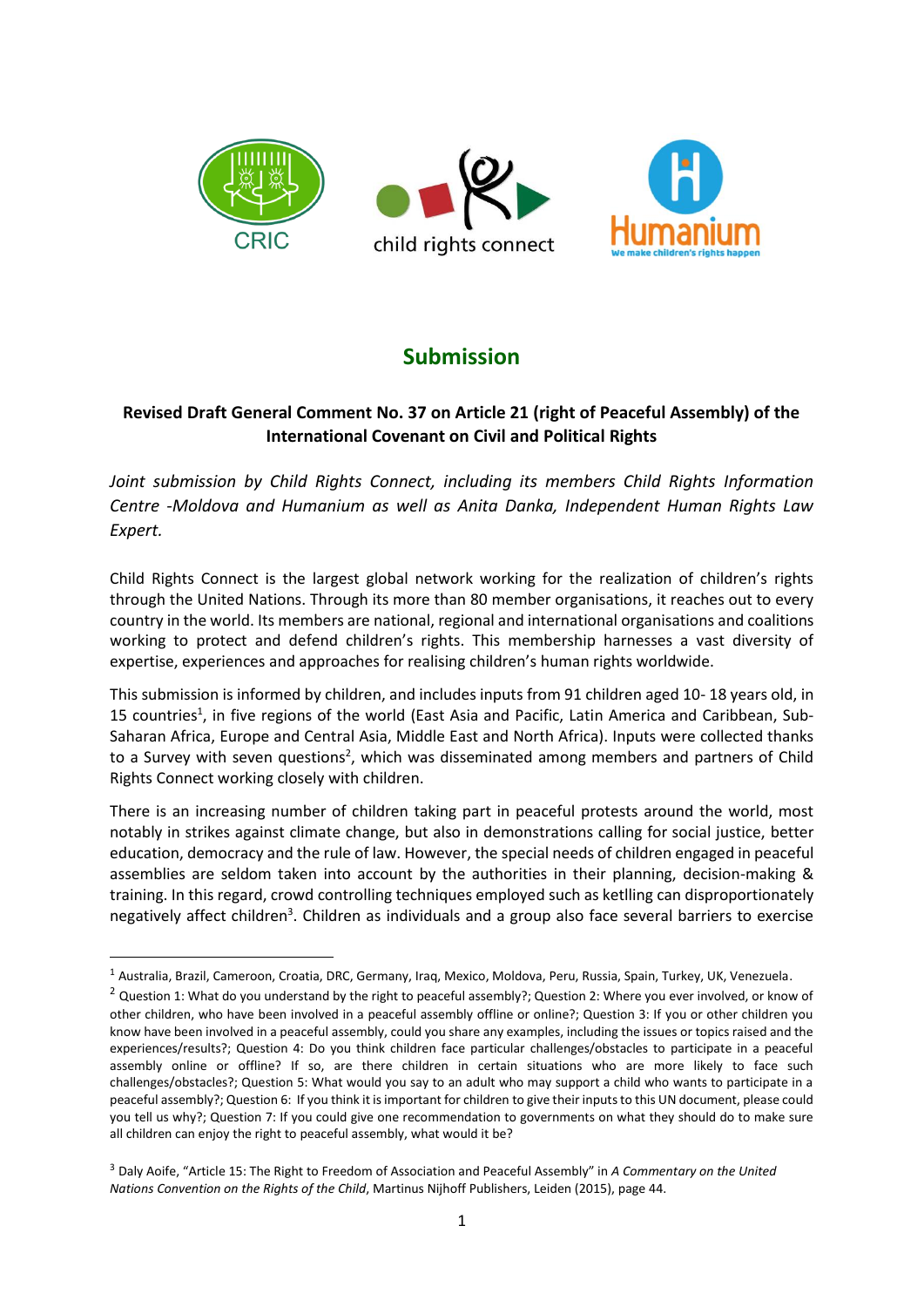their right to peaceful assembly, thus their participation needs to proactively be supported and encouraged.

The Human Rights Committee's General Comment on Article 21 (right of Peaceful Assembly) of the International Covenant on Civil and Political Rights is a key opportunity to clarify the State parties' obligations specifically in relation to children. To this purpose, this submission highlights special measures that should be taken by States to ensure that children can fully exercise their rights of peaceful assembly.

# **Structure of submission**

**I** - The critical importance of the right to peaceful assembly for children

**II** - States obligations specific to children

- A. Special protection of children engaged in assemblies.
- B. Supporting children's participation in peaceful assemblies

Recommendations Suggestions of language for General Comment Annex: Children's Inputs on the Right to Peaceful Assembly (Survey analysis)

# **I - The critical importance of the right to peaceful assembly for children**

Article 21 of the International Covenant on Civil and Political Rights (ICCPR) extends the right to peaceful assembly to "everyone". The Human Rights Committee has highlighted that "children benefit from all of the civil rights enunciated in the Covenant", thus including the right to peaceful assembly.<sup>4</sup>

The presence of the right to peaceful assembly in article 15 of the UN Convention of the Rights of the Child (UNCRC), further affirms that children enjoy this right on an equal footing with adults and that age is not a barrier to the recognition, application and enforcement of this right<sup>5</sup>. According to article 15 of the UNCRC:

*1. States Parties recognize the rights of the child to freedom of association and to freedom of peaceful assembly.*

*2. No restrictions may be placed on the exercise of these rights other than those imposed in conformity with the law and which are necessary in a democratic society in the interests of national security or public safety, public order (ordre public), the protection of public health or morals or the protection of the rights and freedoms of others.*

<sup>4</sup> Human Rights Committee, General Comment No. 17: Article 24 (Rights of the Child), 7 April 1989, paragraph 2.

<sup>5</sup> Claire Breen, "Article 15 The Rights to Freedom of Association and Peaceful Assembly", in The UN Convention on the Rights of the Child A Commentary (pp. 517-550). Oxford Commentaries on International Law (2019), p518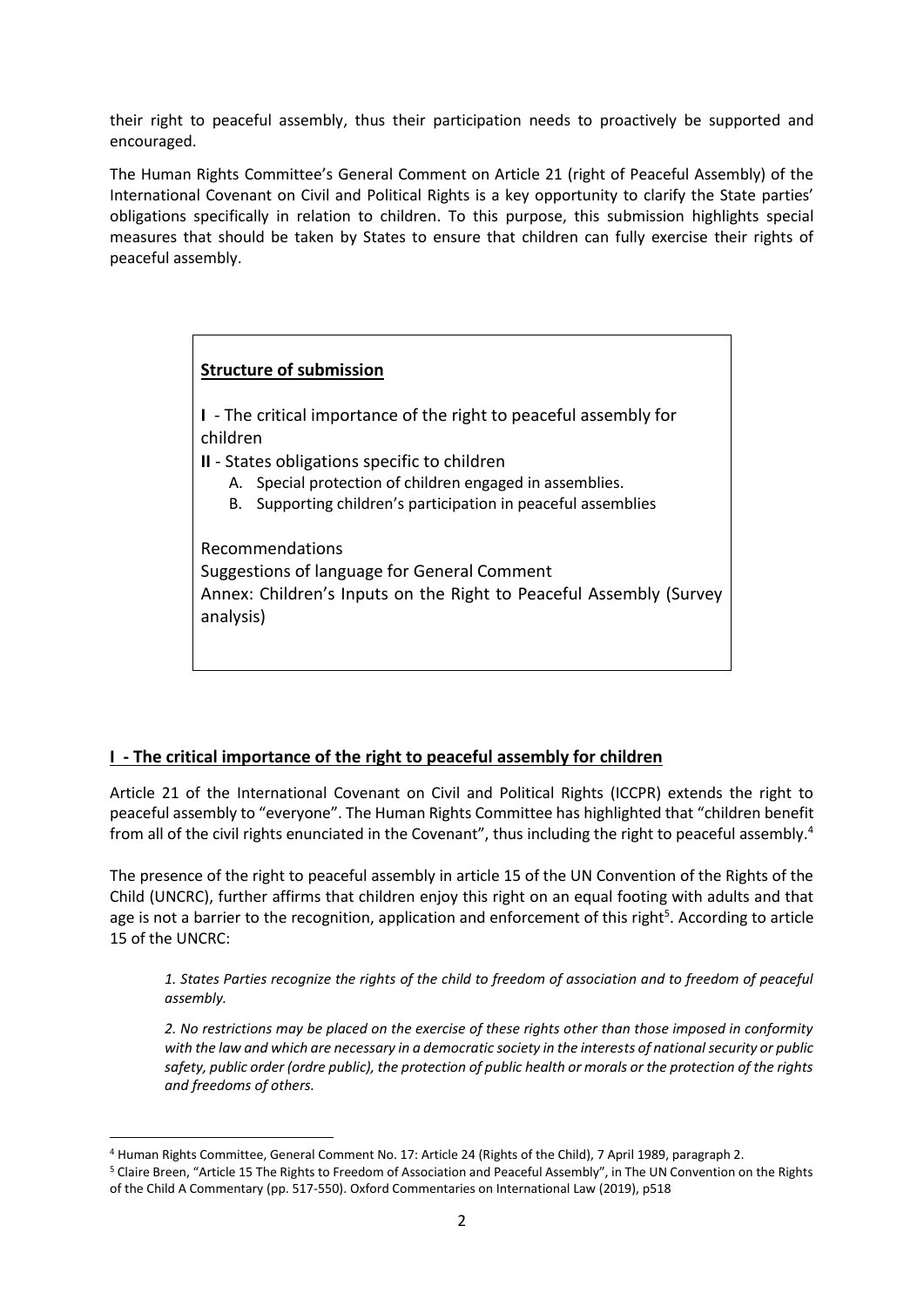The right to peaceful assembly in the UNCRC not only ensures that children are not excluded from enjoying this right, but also upholds the significance of its practical enjoyment for children in a childfocused manner<sup>6</sup>.

Freedom of peaceful assembly is a foundation of any democratic society and serves as a key mechanism empowering marginalized communities and individuals.<sup>7</sup> For children, this is particularly important as they lack full legal capacity, political power, they are economically weak and constitute one of the most vulnerable groups in society.<sup>8</sup> The UN Special Rapporteur on the Rights to Freedom of Peaceful Assembly and of Association has stressed the importance of association and peaceful assembly rights for advancing the interests of various groups, including children<sup>9</sup>. Unlike adults, children cannot vote and are not represented in traditional State structures<sup>10</sup>. Hence, children are at a greater need of opportunities to further their rights and interests.<sup>11</sup> This need is heightened for the most vulnerable children, such as girls, LGBTIQ+ children, children of minority races and ethnicities, children with disabilities, children living in poverty and children in fragile contexts. Peaceful assemblies are an important way for children's voices to be heard, enabling them to participate in social and political life, particularly on matters affecting them. The political aspect of the right to peaceful assembly is also crucial for children as a group<sup>12</sup>.

There is a close relationship between the right to peaceful assembly (UNCRC, article 15), the right to be heard (UNCRC, article 12), the right to access information (UNCRC, article 17) and the right to freedom of expression (UNCRC, article 13). Indeed, collectively, these rights encompass children's rights to participation and underpin the recognition of children's autonomy rights<sup>13</sup>.

The UNCRC guarantees the right of children to be heard and participate in all matters affecting them (article 12), which is a fundamental value of the Convention.<sup>14</sup> The UNCRC also requires that children's views are given due weight in accordance with child's age and maturity. Further, while the Convention highlights the "evolving capacity" of children's decision making, "it sets no minimum age at which children can begin to express their views freely, nor does it limit the contexts in which children can express their views."<sup>15</sup> The children responding to the Survey for example have expressed their views through assemblies on a wide range of issues, such as the rights of LGBTIQ+ people, women's rights, reproductive rights, the right to a healthy environment, right to quality health care, right to education, against climate change, corruption or raising the age of retirement.

The Committee on the Rights of the Child has noted the importance of promoting opportunities for the child's right to be heard and recognized the participation of children as a tool to stimulate the full

<sup>15</sup> Anita Danka, p408

<sup>6</sup> Ibid.

<sup>7</sup> A/HRC/26/29, Report of the Special Rapporteur on the rights to freedom of peaceful assembly and of association, Maina Kiai: "Challenges faced by groups most at risk when exercising or seeking to exercise the rights to freedom of peaceful assembly and/or of association", (2014), paragraph 15.

<sup>8</sup> Anita Danka, "The Rights of Children to be heard through peaceful protests" in European Yearbook on Human Rights (October 2019), p408.

 $9$  A/HRC/26/29, See footnote 6.

<sup>10</sup> Anita Danka, p408.

<sup>11</sup> Daly Aoife, "Article 15: The Right to Freedom of Association and Peaceful Assembly" in *A Commentary on the United Nations Convention on the Rights of the Child*, Martinus Nijhoff Publishers, Leiden (2015), page 7.  $12$  Ibid.

<sup>&</sup>lt;sup>13</sup> Claire Breen, "Article 15 The Rights to Freedom of Association and Peaceful Assembly", p519. See also UNICEF's Conceptual Framework for Measuring Outcomes of Adolescent Participation, March 2018.

<sup>&</sup>lt;sup>14</sup> Committee on the Rights of the Child, General Comment no. 12 (2009): The right of the child to be heard.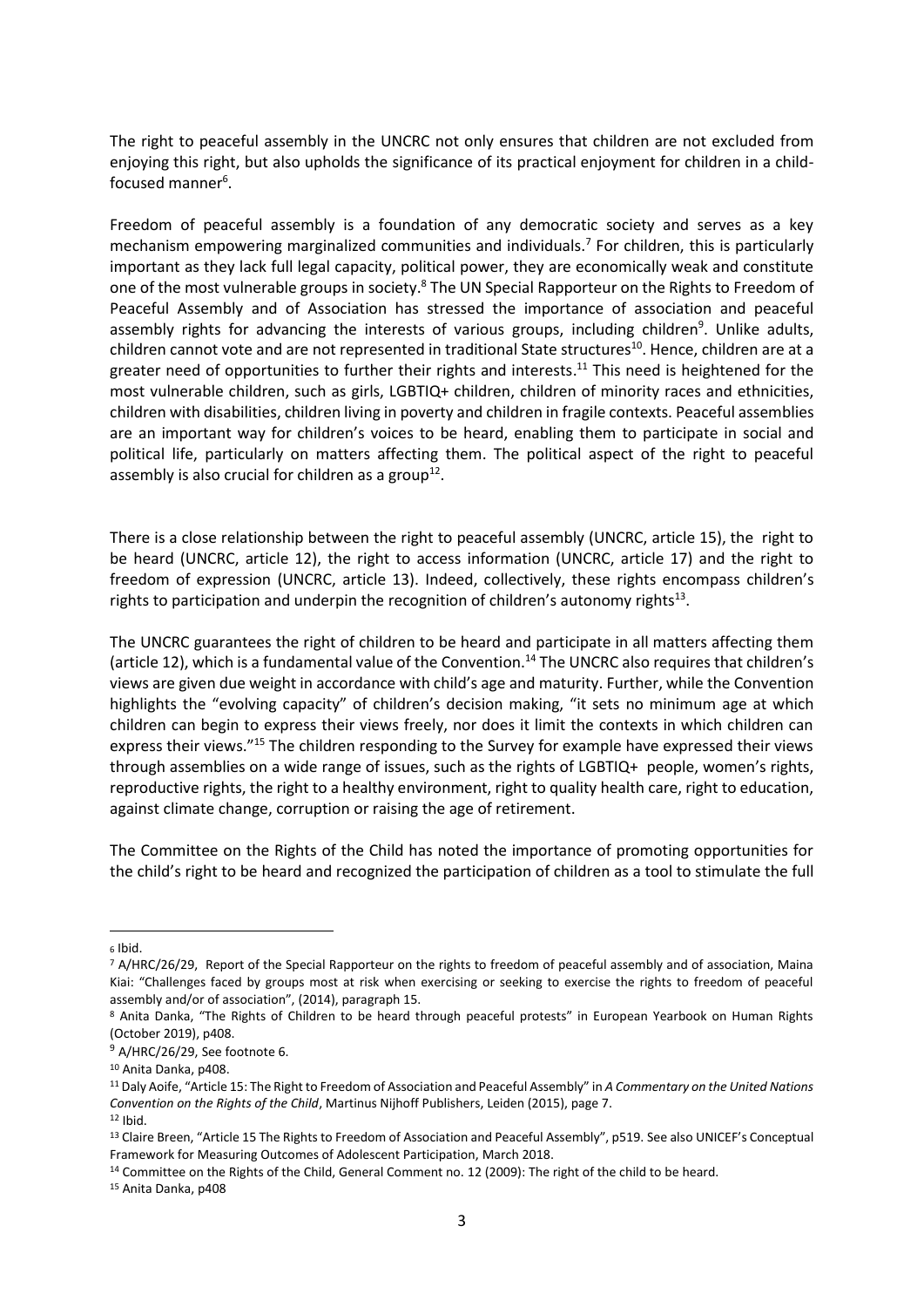development of the personality and the evolving capacities of children.<sup>16</sup> Similarly, the Committee has emphasized the importance of participation as a means of political and civil engagement through which adolescents can negotiate and advocate for the realization of their rights, and hold States accountable. In this sense, the Committee has actively called on States to increase children's opportunities for political participation, which is instrumental in the development of active citizenship. 17

When asked in the Survey, "What would you say to an adult who may support a child who wants to participate in a peaceful assembly?", children in the Survey highlighted the learning and development opportunities offered by engaging in peaceful assemblies:

*Surely I would congratulate you for your attitude of offering this opportunity for development of children and adolescents, because when there is the participation of the highlighted subjects, there is somehow a dignified learning, i.e., it allows the child and adolescent the opportunity to develop their intellect and build your cultural background<sup>18</sup> .* (Vítor, 17yo, Brazil)

In addition, children highlighted the important associative function when asked what the right to freedom of assembly means to them. Indeed, they described it as a means "to know more children and eliminate discrimination among us" and a means "to value and exchange best practices for the promotion of children's rights."

The exercise of the right to peaceful assembly is critical for children as it empowers them and enables them to engage in citizenship, learn about democratic processes and values, and stand up for themselves or others.<sup>19</sup> Children in the Survey explained that assemblies enable children to express their views about issues directly affecting their future and "encourage problem-solving".

*(…) Adolescent participation in society brings countless contributions, because when there is participation of adolescents, there is also political formation of these individuals that is contributing. This, in the future, will make a huge contribution to social progress, as this establishes a society of beings with critical thinking, which are attenuated the issues that happen in society<sup>20</sup>* . (Vítor, 17yo. Brazil)

This fundamental freedom also enables the enjoyment of a range of other rights:

*[The freedom of] "peaceful assembly is one of my rights through which I express my opinion and seek freedom and rights." (child rights defender, 13yo, Iraq)*

*[The freedom of] "peaceful assembly ensures a couple of other rights, including the freedom of expression, the right to education, health and other rights" (child rights defender, 16yo, Iraq)*

Children can also participate in the political life and influence decision-making processes through the exercise of their freedom of peaceful assembly. Through assemblies' children can "express opinions

<sup>&</sup>lt;sup>16</sup> Committee on the Rights of the Child, General Comment no. 12 (2009): The right of the child to be heard, para 79. <sup>17</sup> Committee on the Rights of the Child, General comment no. 20 (2016): The implementation of the rights of the child during adolescence, para 24.

<sup>18</sup> "Certamente parabenizaria pela sua atitude de oferta essa oportunidade de desenvolvimento da criança e do adolescente, pois quando existe a participação dos sujeitos em destaque, há de certa maneira uma aprendizagem digna, ou seja, possibilita à criança e ao adolescente a oportunidade de desenvolver seu intelecto e construir sua bagagem cultural". <sup>19</sup> Anita Danka, p409.

<sup>&</sup>lt;sup>20</sup> "(...) A participação do adolescente na sociedade traz inúmeras contribuições, isso porque quando há participação dos adolescentes, também há formação política desses indivíduos que está contribuindo. Isso, no futuro, trará uma enorme contribuição para o progresso social, pois assim se estabelece uma sociedade de seres com o pensamento crítico, que estão atenuados as questões que acontecem na sociedade."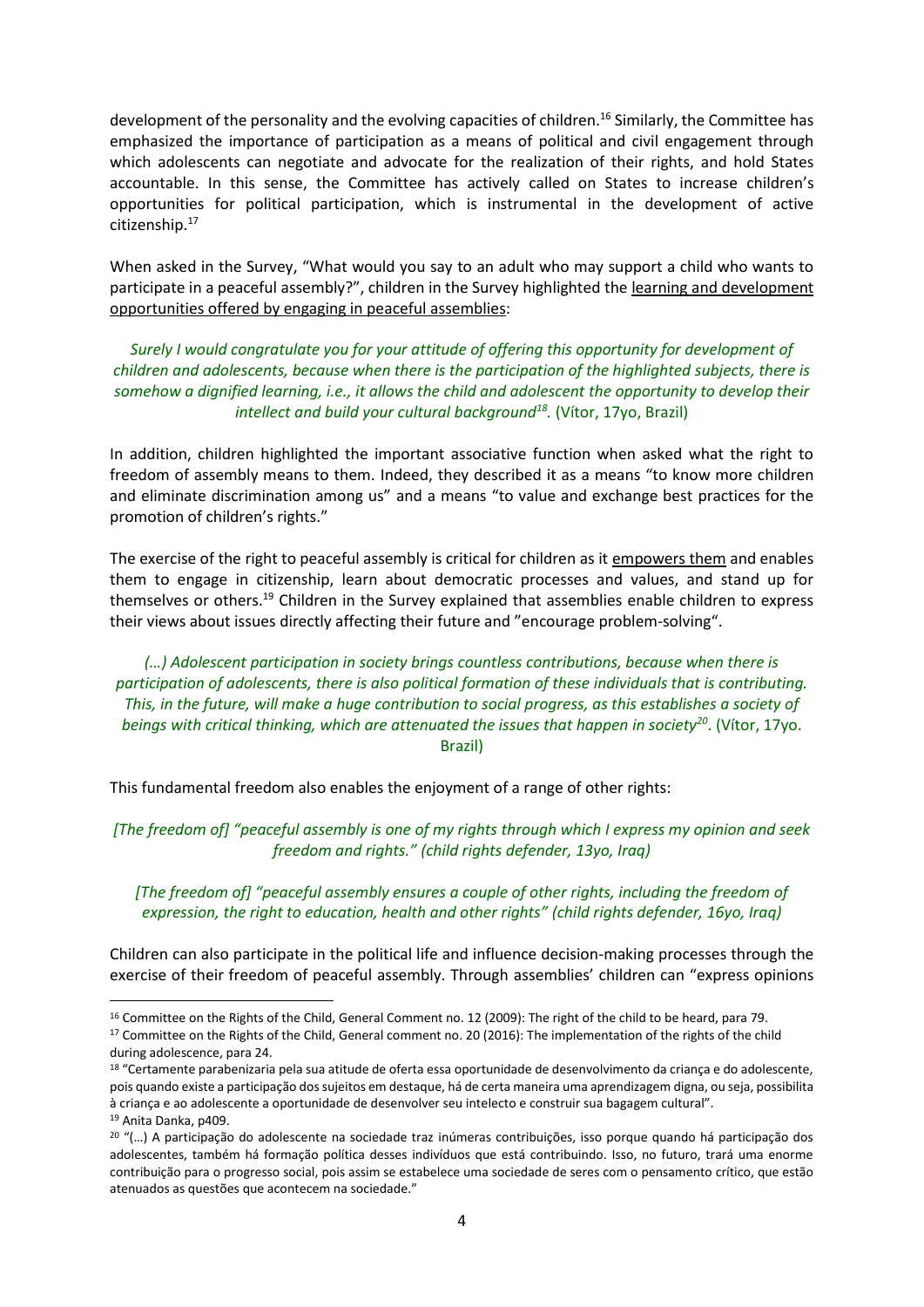about laws and decisions publicly, encourage and support or draw attention to the limits of these laws with the idea to influence final decisions of the government."

Children's involvement in peaceful protests can also provide communities and countries with impetus for social change<sup>21</sup>. Children, for example, have been at the forefront of the climate change movement and strikes, they have led democracy protests in Hong Kong; they have been involved in the Arab Spring demonstrations, and most recently they called for social change in Chile. In the Survey conducted, children shared their experiences being involved in peaceful assemblies concerning issues that specifically affected them, such as education or children's rights, as well as issues affecting the whole of the population: climate change, LGBTIQ+ and women's rights, opposition to the construction of a nuclear power station in Turkey, etc. Some took part in peaceful assemblies in schools, others in national or local youth institutions and others on the streets.

Many children described their experience as empowering, an opportunity to learn new things, meet new people and facilitate change (even if partial). However, many children highlighted the barriers they faced in exercising their right to peaceful assembly such as the fact that they were not being taken seriously by adults and that many faced schools sanctions for participating in demonstrations during school hours.

# **What do you understand by the right to peaceful assembly<sup>22</sup>?**

*I do understand that a right to peaceful assembly is a way to listen to every person who exist and who has his own voice and can say what he feels. It is very important to know that we have this right and we will not be arrested for expressing ourselves.* (child rights defender, 18yo, Moldova)

*In my opinion the right to peaceful assembly is an international platform offered to children to have a freedom of speech on their rights that is to defend their rights for their voices to be heard by stakeholders, is a network created to value and exchange best practices on children rights promotion.* (Divina Stella, 15yo, Cameroon)

*The right to a peaceful assembly is a fundamental part in democracy. Without it, freedom of speech would be severely impaired, inhibiting millions of people from freely expressing their opinions and beliefs, especially in those sectors of issues that directly affect their future.* (child rights defender, 14yo, Australia)

*Under the right to a peaceful assembly, I understand the right to meet with people and to protest for change without violence or material damage.* (child rights defender, 17yo, Germany)

*The right to protest, openly showing our opinions and get our voices shown and heard (and HOPEFULLY taken seriously).* (Serena, 17yo, UK)

To be able to display and potentially fulfil my ideas and ideas of my peers. (child rights defender, 16yo, Croatia)

<sup>21</sup> Daly Aoife, "Article 15: The Right to Freedom of Association and Peaceful Assembly", page 8.

<sup>&</sup>lt;sup>22</sup> Below are some of the children's responses to this Survey question. Children responding to the Survey for the General Comment had a clear understanding that they are entitled to the right to peaceful assembly both as human beings as well as children, and that this right must be enjoyed on an equal footing by everybody.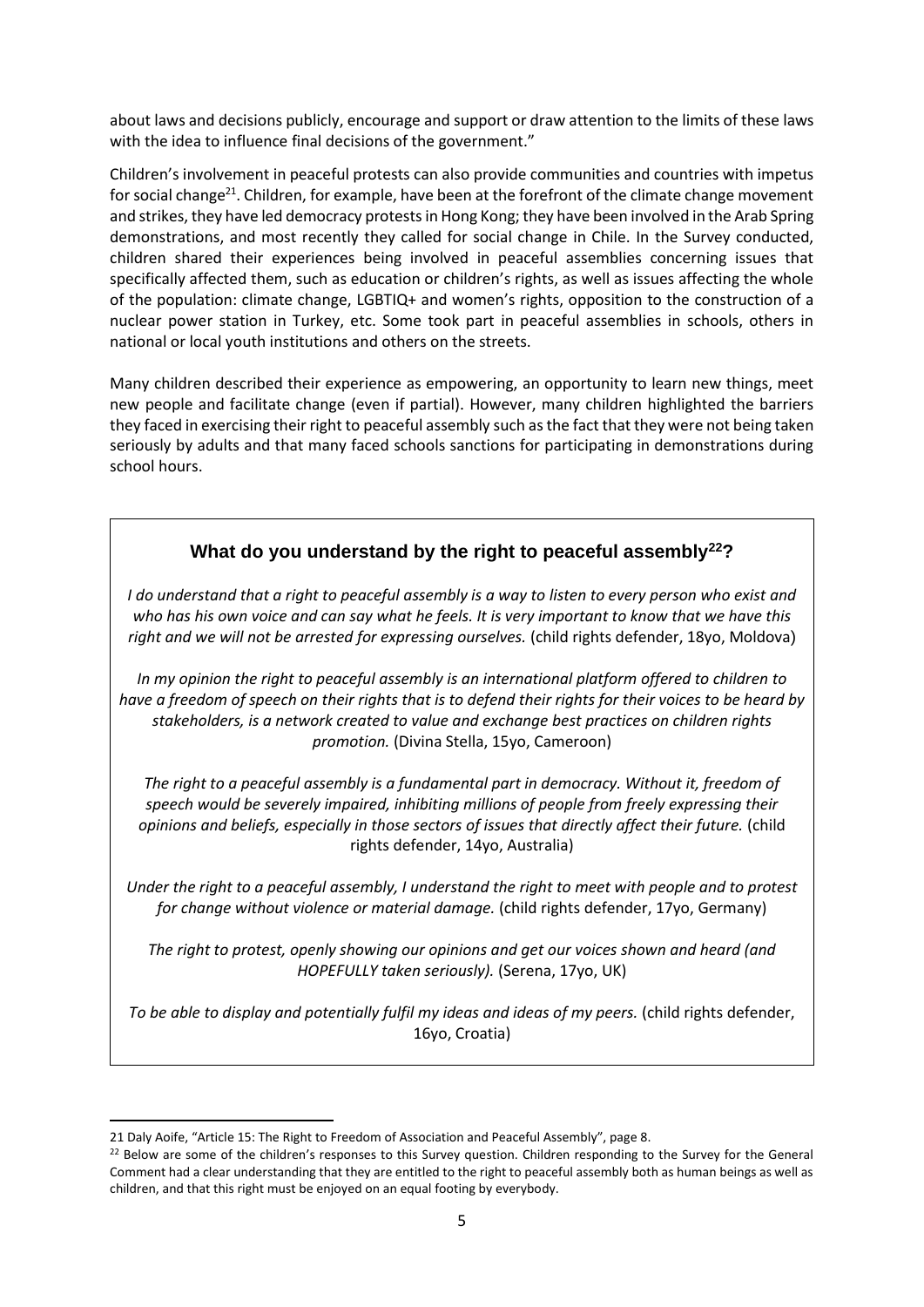*A pacific meeting is when a group of people gather to ask for a common good in a clear and nonaggressive way, whether it is physical or verbal: it's something we can all do since our law allows it<sup>23</sup>* (child rights defender, 16yo, Peru)

*That every person has the right to meet peacefully because they do not harm society rather it is an aid to all people<sup>24</sup>* (child rights defender, 13yo, Venezuela)

*That everyone goes on strike so that they can lower prices and cannot increase them anymore<sup>25</sup>* (child rights defender, 11yo, Peru)

*It's like a debate to get a right<sup>26</sup>* (child rights defender, 14yo, Peru)

*The formation of a system of cooperation between several people who reach a common denominator when they are of different opinions... and communicate this opinion in a nonviolent manner both in the online and offline environment.* (child rights defenders – group submission of 11 children and young people aged 14-19yo, Moldova)

## **II - States obligations specific to children**

Article 2(1) of the ICCPR requires that all State Parties undertake, without distinction, to respect and to ensure to all individuals the rights recognized in the Covenant. Read together with article 21 of the ICCPR, State Parties are required to respect and to ensure the right to peaceful assembly for all, including children. In other words, State parties have both negative and positive obligations in relation to the right to peaceful assembly<sup>27</sup>. Significantly, Article 24 (1) of the ICCPR provides children with special measures of protection, which the Human Rights Committee has explained are "in addition to the measures that States are required to take under article 2."28

The text of Article 15 of the UNCRC can be understood as providing children with the right to peaceful assembly to the same extent as adults. However, this article cannot be interpreted in isolation from the general principles of the UNCRC: non-discrimination (article 2 UNCRC), the best interest of the child (article 3 UNCRC), the right to parental direction and guidance consistent with a child's evolving capacities (article 5 of UNCRC), the right to life, survival and development of the child (article 6 UNCRC) and the right of the child to be heard (article 12 UNCRC).<sup>29</sup>Read together with article 15, these provisions create States' obligations to respect, protect and facilitate the right of peaceful assemblies for children. States have a fundamental role in protecting and empowering children in their exercise of the right to peaceful assembly and special measures must be taken at State level to accommodate the special position and unique needs of children in this area<sup>30</sup>.

<sup>&</sup>lt;sup>23</sup> "Una reunión pacífica es cuando un grupo de personas se reúnen para pedir un bien común de forma clara y sin agresión ya se física o verbal: es algo que todos podemos hacer ya que nuestro derecho lo permite."

<sup>&</sup>lt;sup>24</sup> "Que toda persona tiene derecho a reunirse pacíficamente porque no le hacen daño a la Sociedad, más bien es una ayuda para todas las personas"

<sup>&</sup>lt;sup>25</sup> "Que todos hacen huelga para que puedan bajar las cosas a menor precio de cómo están ahora y no puedan subirlos más" <sup>26</sup> "Que es como un debate para conseguir un derecho"

<sup>&</sup>lt;sup>27</sup> Human Rights Committee, General Comment No. 31 Nature of the General Legal Obligation Imposed on States Parties to the Covenant, para 6.

<sup>&</sup>lt;sup>28</sup> Human Rights Committee, General Comment No. 17: Article 24 (Rights of the Child), para 1.

<sup>&</sup>lt;sup>29</sup> Daly Aoife, "Demonstrating positive obligations: children's rights and peaceful protest in international law", George Washington International Law Review, volume 45, 2013, p789.

<sup>30</sup> Daly Aoife, p7.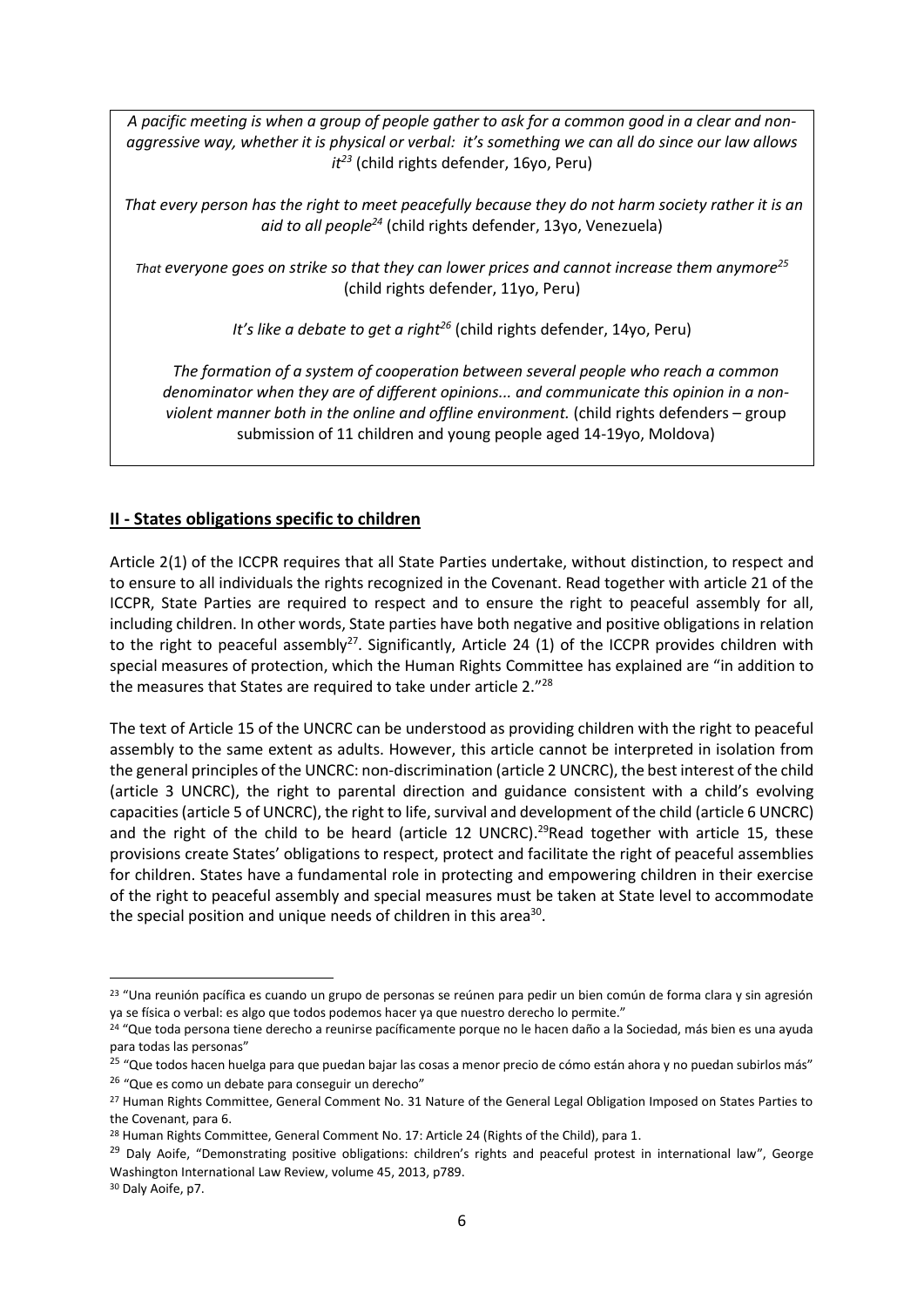#### **A. Special protection of children engaged in assemblies**

Protests can involve a risk of violence. The Committee on the rights of the Child has reported on the torture and ill-treatment experienced during demonstrations, including the abusive use of detention measures and brutal repression, even resulting in the deaths of children.<sup>31</sup> When asked "Do you think children face particular challenges/obstacles to participate in a peaceful assembly online or offline?", children participating in the Survey answered:

*Yes, they faced a big challenge in Iraq because of dominance of outlaw bodies and didn't respect the freedom of expression and human rights and use gun and violence to silence who try to express. Many of children under 18 are killed by unknown bodies or related to the government in the latest protests and there is no big international support.* (child rights defender, 17yo, Iraq)

*Yes, and such thing happened in front of my eyes, we were in a peaceful assembly (mid and high schools students) even university students in one of the demonstrations squares and we were holding only flags and candles in our hands, when anti-riot forces started shooting tear gas and sound bombs this only to disburse us and forbid us from gathering in front of demonstration square.* (child rights defender, 17yo, Iraq)

*Yes, because in some protests the people involved are hurt<sup>32</sup>* (child rights defender, 10yo, Peru)

States must ensure that children can enjoy their right to peaceful assembly without unwarranted interference and or the risk of being harmed. $33$  Because children are usually smaller in stature than adults and have less life experiences, they can face a greater risk of physical harm than adults and might be more vulnerable if the authorities resort to force or some participants or counterdemonstrators turn violent. Girls in particular are at a disproportionate risk of harassment, threats and violence. It is important to note however, that this should not hinder children from partaking in protests; rather, the onus must be on States to ensure that children are safe, and that they are made aware of these risks so that they can make informed choices on whether to participate or not in assemblies.

Law enforcement authorities should consistently consider the special protection needs of children, especially the most vulnerable children, and this should be explicitly mentioned in the General Comment.<sup>34</sup> Particularly, the best interest of children should be considered in police planning and police training should involve the explicit consideration of children's needs in protests.<sup>35</sup> Furthermore, in demonstrations concerning issues that affect children particularly (e.g. education cuts), authorities should plan for how to manage crowds containing numerous children, and ensure that the techniques employed do not disproportionately affect children (e.g. use of tear gas, "kittling", etc.)<sup>36</sup>

Violence against protestors and those partaking in peaceful assembly can also take place online. This is especially pertinent in relation to emerging forms of gender-based violence which, research indicates, is often intended to silence girls. States' role in ensuring that children can enjoy their right to peaceful assembly must extend to the online sphere, too.

<sup>31</sup> Anita Danka, p412.

<sup>32</sup> "Si porque en algunas protestas las personas involucradas resultan lastimadas."

<sup>33</sup> Anita Danka, p413.

<sup>34</sup> Ibid, p412.

<sup>&</sup>lt;sup>35</sup> Daly Aoife, "Article 15: The Right to Freedom of Association and Peaceful Assembly", p30.

<sup>&</sup>lt;sup>36</sup> Daly Aoife, "Demonstrating positive obligations: children's rights and peaceful protest in international law", p801.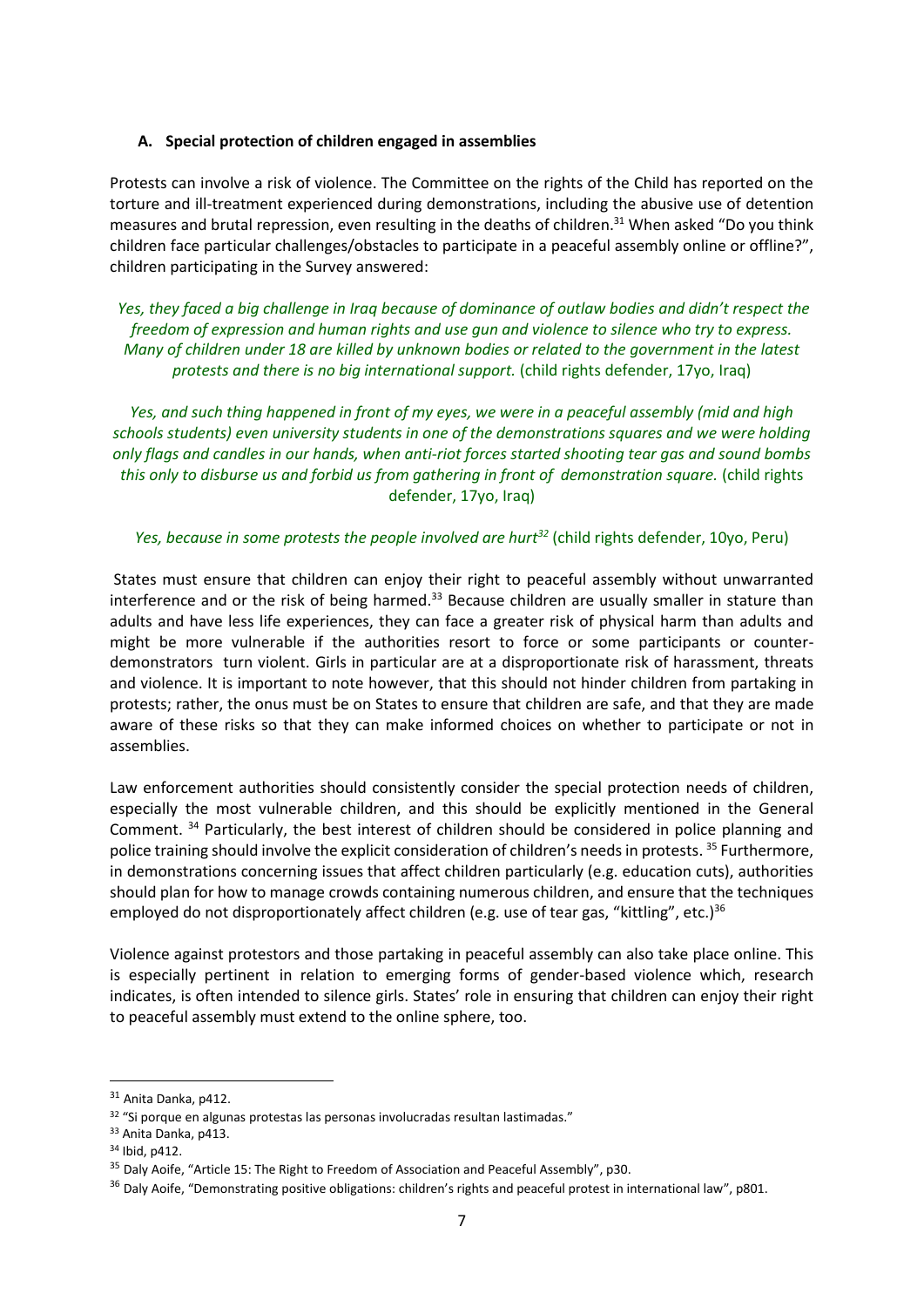Bearing in mind children's dependent status, is it also worth mentioning in the General Comment that the responsibility to protect children during demonstrations cannot fall entirely on parents. In February 2012, the Committee on the Rights of the Child expressed concern to Syria for relying on parents to protect their children during demonstrations and urged the State to take all necessary measures to ensure the full effective implementation of the right to peaceful assembly.<sup>37</sup>

30% of the children participating in the Survey on this General Comment emphasized that the fear of peaceful assemblies becoming dangerous due to the threats and violence used by the police (use of pepper gas/tear gas/pressurised water/plastic bullets, and arrests), deterred them to express themselves and exercise their right to peaceful assembly.

*Peaceful assemblies in Turkey often end up with police violence or physical attacks, the usage of pepper gas, pressurized water and plastic bullets. (…) Two weeks ago, when three Dev-Lis members (Dev-Lis is a socialist formation in which aims to gather high school students for issues such as free education.) were in Taksim Square in order to draw attention to the death of the 11 year old girl Rabia Naz, whose murder was claimed to be covered up, police took them into custody. Not only that, the videos of the police attacking a high school student, pulling her hair, dragging her on the floor, were exposed. This is unacceptable. In an atmosphere like this, it is nearly impossible for us, children to freely express ourselves online or offline. It is heartsore for us, the children of the world to figure out the worst possible scenario is to not be able to explain our thoughts freely*. (child rights defender, 13yo, Turkey)

In the consultations carried out with children in the context of the of the 2018 Day of General Discussion (DGD) on protecting and empowering children as human rights defenders<sup>38</sup>, 70% of the children were concerned about violence when they acted as human rights defenders. This fear is further intensified by the fact that when children report a human rights violation or turn to an adult for help, they are seldom taken seriously and listened to. Local authorities, especially the police forces, rarely receive proper training to be able to deal with children with a child rights approach.<sup>39</sup>

Children in the Survey highlighted the stigmatization and age discrimination that children encounter, as well as the fear of criticism as barriers to their participation in peaceful assemblies. Children are seen as "incapable" or "problematic" and their contribution is mostly undervalued by adults.

*the difficulties are insults, blows, psychological abuse etc.<sup>40</sup>* (child rights defender, 11yo, Peru)

*In strikes or movements that oppose political government, adults are more likely to wave them off as "uneducated" and children that "do not know anything"* (child rights defender, 14yo, Australia)

*There are people who call us criminals or troublemakers for fighting for something important issues that benefit society<sup>41</sup> .* (child rights defender, 14yo, Peru)

<sup>37</sup> CRC/C/SYR/CO/3-4, Committee on the Rights of the Child, Concluding observations: Syrian Arab Republic, 9 February 2012, para 46. In March 2019, the Committee recalled this recommendation. See Committee on the Rights of the Child, Concluding observations: Syrian Arab Republic, 6 March 2019, para 25.

<sup>&</sup>lt;sup>38</sup> Consultations took place with more than 2695 children in 53 countries from 5 regions of the world (Africa, Asia-Pacific, Eastern Europe, Latin America & the Caribbean, Western Europe and others).

<sup>39 2018</sup> Day of General Discussion (DGD) Background Paper: Protecting and empowering children as human rights defenders, "Lack or inadequate environment and spaces for children human rights defenders to participate and report".

<sup>&</sup>lt;sup>40</sup> "Las dificultades son insultos, golpes, maltrato psicológico etc."

<sup>&</sup>lt;sup>41</sup> "Hay personas que nos tildan de delincuentes o problemáticos por luchar por algo importante, temas que benefician a la sociedad."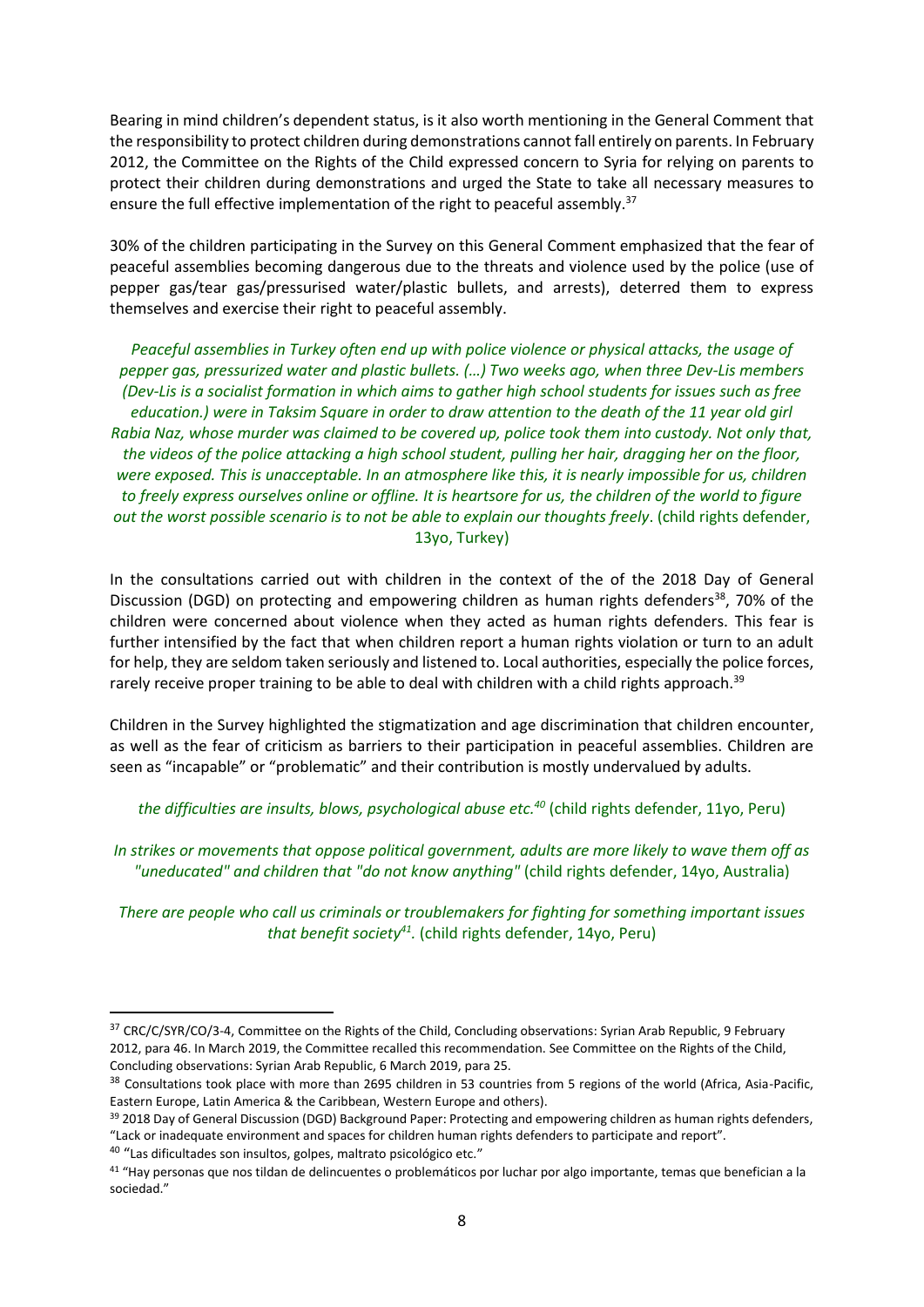### *Those who protest are students and almost never take them into account<sup>42</sup>* (child rights defender, 13yo, Venezuela)

*(…) Then someone else came out of the City Hall, started yelling and asking "How old are you? Is this normal for minors to ask/request anything from the authorities? (…)* (child rights defenders – group submission of 11 children and young people aged 14-19yo, Moldova)

#### **B. Supporting children's participation in peaceful assemblies**

As States must promote an enabling environment for the exercise of the right of peaceful assembly and put into place a legal and institutional framework within which the right can be exercised effectively, it is important that more awareness is generated on children's right to protest, their capabilities and the true value of their participation. Children's opinions need to be taken into account. As such the right to be heard needs to be integrated into proceedings. Mainstreaming a positive image of children human rights defenders is key. Authorities should receive adequate education and training, generating awareness of children's right to protest and on the special challenges they face as a vulnerable group. It is also importance to train authorities to consider teenagers as part of this group, and as possibly also being vulnerable to certain policing techniques.<sup>43</sup> The Committee on the rights of the child has noted that adults' understanding and awareness of adolescents' right to participation is important for adolescents' enjoyment of that right, and it has encouraged States to invest in training and awareness-raising, particularly for parents and caregivers, professionals working with and for adolescents, policymakers and decision makers.<sup>44</sup>

Because of children's dependent status and evolving capacities, parents and schools play an important role in enabling children's right to peaceful assembly, which should be mentioned in the General Comment. The support of adults including teachers is key to ensure that children can safely participate in demonstrations, know about current affairs and exercise their citizenship.

*[I would tell adults to] teach them about it [the right to peaceful assembly] and motivate them. In the world today we often see really bad, uneducated and violent participation. If we want to raise a generation of smart and meaningful participators, we have to teach them how to do it correctly. We have to show them what they can and can't do at such a gathering/what to post or not to post, what to do if things escalate, etc. Basically, how to participate safely, which is in my opinion the first and maybe biggest barrier children face. Also, adults have to participate, too. They have to teach children about the latest topics and get their voice heard in case it is not possible for them to participate personally at that place and time.* (Karla, 17yo, Croatia)

*I would tell this adult the importance of his role and that he can be the biggest encourager and responsible for this child's dreams<sup>45</sup> .* (Guilherme, 18yo, Brazil)

Children or their parents should not be punished for children's participation in peaceful assemblies.

<sup>42</sup> "Los que protestan son estudiantes y casi nunca los toman en cuenta."

<sup>43</sup> Daly Aoife, "Demonstrating positive obligations: children's rights and peaceful protest in international law", p801. <sup>44</sup>Committee on the Rights of the Child, General comment no. 20 (2016): The implementation of the rights of the child during adolescence , para 25.

<sup>&</sup>lt;sup>45</sup> "Eu diria a este adulto a importância do papel que ele exerce e que ele pode ser o maior incentivador e responsável pelos sonhos dessa criança."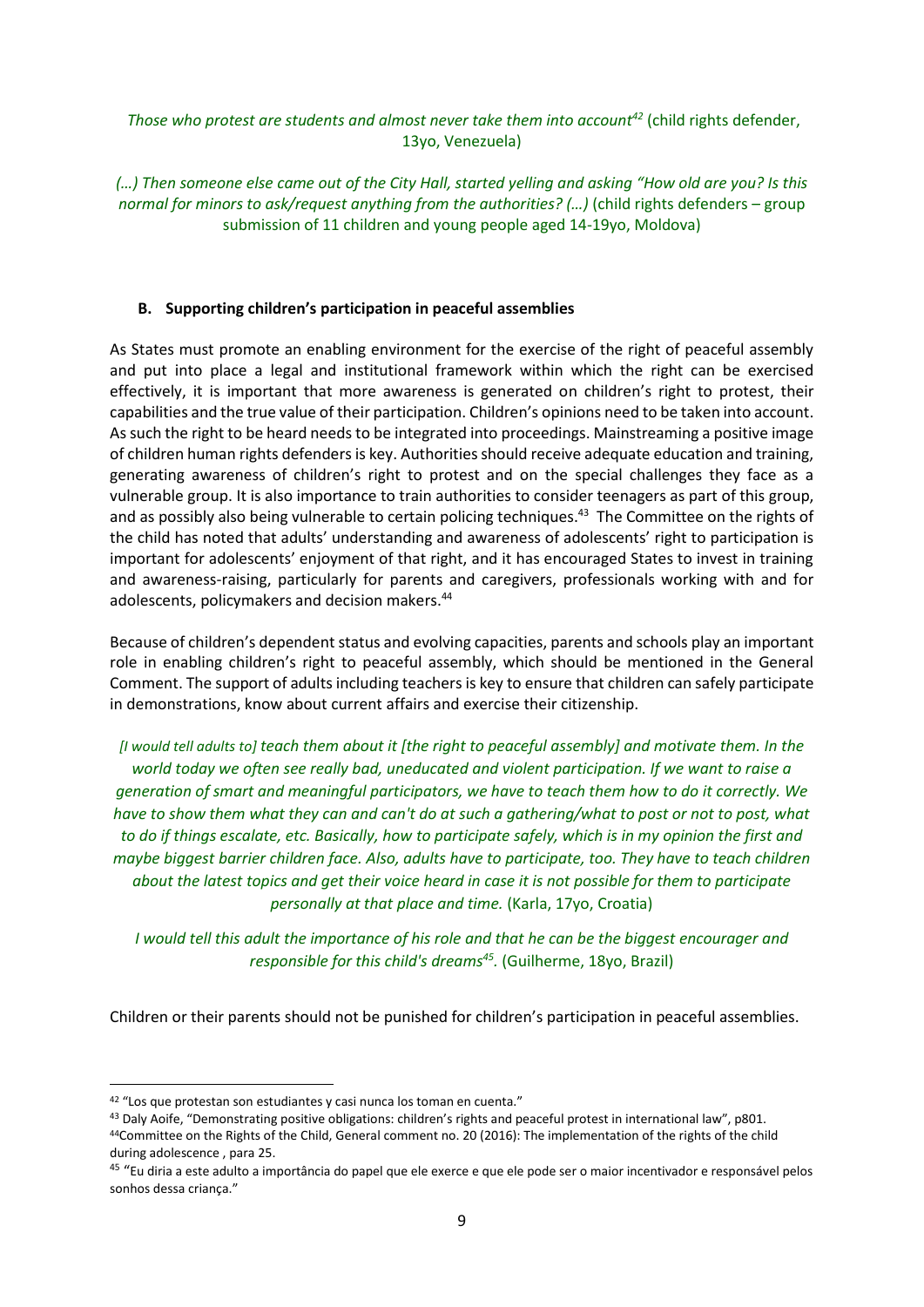*(…) The fact that children depend on their parents/school, makes it harder to participate, being blackmailed with being kicked out of school or house.* (child rights defender, 16yo, Moldova)

*In Russia, it is very difficult for children to participate in peaceful protests. For example, children should not hold single pickets. Also, police do not like when children participate in mass pickets and rallies and threaten their parents with taking their children for participating in the protest. Authorities can also force an institution to expel a student for participating in a protest. Many Russians are convinced that the opposition is using children in order to seize power.* (child rights defender, 15yo, Russia)

Children in the Survey identified barriers to exercise their right in their families, including parents not allowing children to participate; parents misunderstanding; and parents being fearful of what could happen to their children during a peaceful assembly.

*Yes, there are challenges faced by children such as the refusal of their families to participate in any assembly; especially my friend at school, he has a desire to participate and see what is happening in the square but his family refused and he was not able to participate. I described what was happening in the square and encouraged him to go and there is nothing to fear about; and a time later, he succeeded to convince his father and he went to Tahrir square.* (child rights defender, 11yo, Iraq)

*Yes, challenges start from home; parents usually prevent their kids to go on demonstrations fearing to risk their lives.* (child rights defender, 16yo, Iraq)

*Children who try to request their rights and participating in peaceful gathering face challenges from families and society, because parents are worried that change might not happen and thus a year / academic year would be lost, society abject that as the student in the future but they do not see that the future need people to work on it, so that need are fulfilled.* (child rights defender, 16yo, Iraq)

In the Survey, children participating in Friday for the Future strikes shared the negative reactions from schools due to children being at demonstrations during school hours. Some schools went as far as to consider expelling students or not letting them sit their final exam.

*(…) The strike took place during the school hours in front of the city hall. No one came out to talk to us about our requirements, only one representative from the Education Department to criticize/scold us in public and in front of the mass media because we were not in schools. After the strike, the administration of a school from which several students came to strike gathered everyone from the school to threaten to expel the students who participated (or would like to) in strikes during school. They threatened with expelling or not admitting to the final exam. This got attention of the national public. (…)* (child rights defenders – group submission of 11 children and young people aged 14-19yo, Moldova)

Children in the Survey also pointed out that children's lack of information or knowledge about peaceful assemblies, as well as the opportunities to engage in one, was a main barrier to exercise their right. According to the Survey, disadvantaged children, children living in situations of poverty, indigenous children, those living in remote/rural areas and those who do not have access to the internet are especially affected.

*(…) Disadvantaged children do not have access to the internet, education and knowledge of the outside world. Perhaps projects on peaceful assembly could be applied in needy communities, showing the empowerment of children and showing the inclusion of everyone, and making everyone*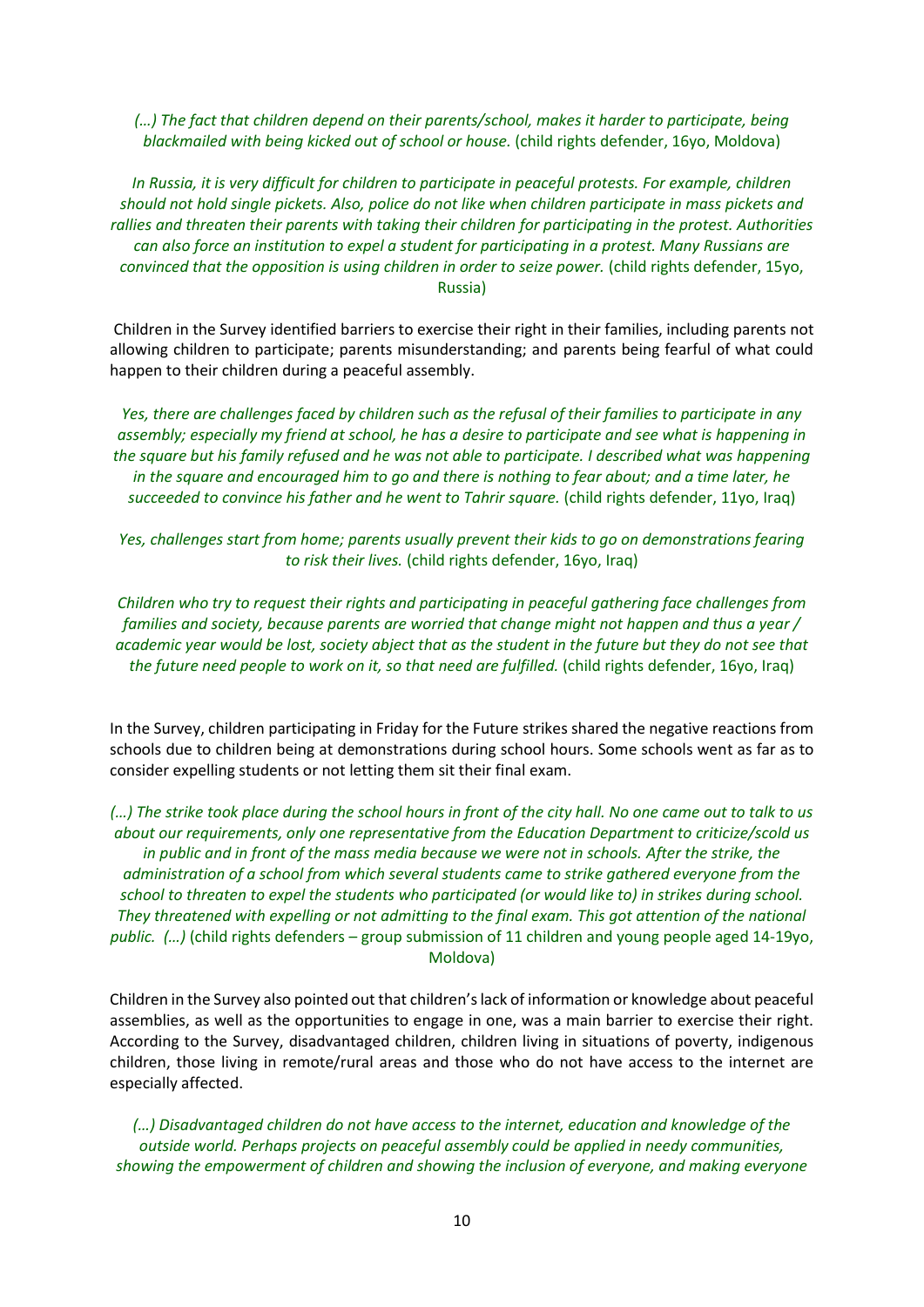*aware of the need in this matter. Many children infringe on problems in our society, which is normal everywhere, but the children with the most problems are those who do not receive support, do not receive the encouragement to follow their dreams and also due to income, which makes them do not have access to online projects and presence, since technology is not present for everyone.* (child rights defender, 17yo, Brazil)

*(…) Unfortunately, many children/teenagers do not even know about such meetings/assemblies, as it is little known. Not only is disclosure becoming a problem, but if it is to assess the whole context that certain children and adolescents find themselves in, it could be said that often the home and the influences of the places in which they find themselves end up blind to seeing that there is a means of enforcing your rights for the whole world to know (…)<sup>46</sup> .* (Alice, 15yo, Brazil)

In this regard, States should facilitate the information on peaceful assemblies to children, especially when they concern issues that affect them particularly, and should encourage schools to discuss these matters with students. Laws and rules regarding peaceful assembly should be widely communicated in a manner that is accessible to all children. National Human Rights Institutions, Children's ombudspersons and schools have a key role in disseminating information on the right to peaceful assemblies.

Furthermore, promoting and strengthening spaces to listen to children is crucial. Adults should be encouraged to listen, inform and support children engaged in peaceful assemblies, without imposing their views.

*Unfortunately, children and adolescents face several difficulties, especially with regard to participation, because adults insist on discrediting the potentiality of the excluded individuals, characterizing them inferiorly, which in such a way makes them inferior. However, what such adults insist on not knowing is that these subjects have much to contribute with their thoughts, which in a way or certainly reflects the anxieties of the present moment. Thus, it is urgent to create and strengthen listening spaces for children and adolescents, as they have much to contribute in solving problems that pervade for centuries<sup>47</sup> .* (Vítor, 17yo, Brazil)

*Mainly the lack of development of social skills and the lack of availability of their tutors, who encourage or motivate them<sup>48</sup> .* (child rights defender, 14yo, Mexico)

*Yes, we should raise the parents awareness through media and schools to encourage their children to peaceful coexistence.* (child rights defender, 14yo, Iraq)

*Schools should analyse with students their experiences with peaceful assemblies and support sharing the learning in the school.* (child rights defenders – group submission of 11 children and young people aged 14-19yo, Moldova)

<sup>&</sup>lt;sup>46</sup> "(...) Infelizmente muitas crianças/adolescentes nem sequer ficam sabendo de tais reuniões/assembléias, pois é algo de pouca divulgação. Não só a divulgação se torna um problema, mas se for para avaliar todo o contexto que certas crianças e adolescentes se encontram, poderia dizer que muitas vezes o lar e as influências dos lugares em que se encontram acabam por cegar tais de verem que há sim um meio de impor seus direitos para o mundo inteiro saber (…)."

<sup>47</sup> "Infelizmente crianças e adolescentes enfrentam diversas dificuldades, principalmente no que diz respeito à participação, isso porque os adultos insistem em desacreditar na potencialidade dos sujeitos em exclusão, caracterizando-os de forma inferior, que de tal maneira, inferiorizam. Porém, o que tais adultos insistem em desconhecer que esses sujeitos têm muito a contribuir com os seus pensamentos, que de certa maneira ou certamente reflete os anseios do atual momento. Dessa forma, urge criar e fortalecer espaços de escutas às crianças e adolescentes, pois eles têm muito a contribuir nas resolutivas de problemas que permeiam por séculos".

<sup>48 &</sup>quot;Principalmente la falta de desarrollo de habilidades sociales y la poca disponibilidad de sus tutores, que los alienten o los motiven".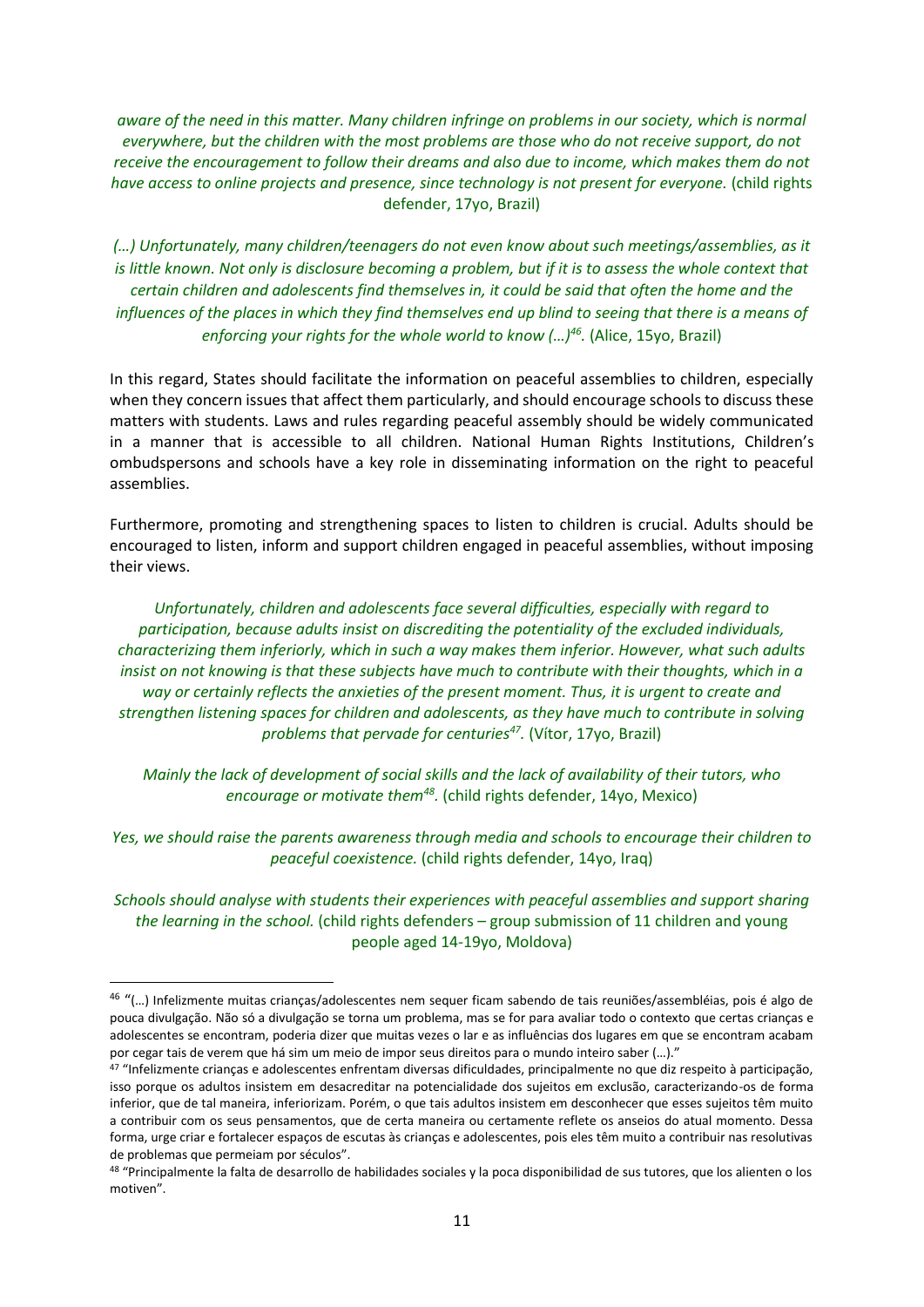*Encourage, especially within school institutions, the participation of young people in discussions and debates, in order to help develop criticality and protagonism. From this, together with the recognition of the importance of their participation in society, as well as the performance of institutions or bodies that verify the fulfilment of freedom of assembly and expression, there will be greater involvement of young people and a more consolidated right to peaceful assembly<sup>49</sup> .* (child rights defender, 17yo, Brazil)

Children in the Survey explained that they would welcome adults' support when engaging in a peaceful assembly, as long as it was done through discussion and respect.

*Your support is very welcome, but if the children brought the idea to light and organized themselves, let them lead. Let their voice be genuine and only their own.* (child rights defender, 18yo, Croatia)

*If the support was through discussion and opinion sharing that is good and does not affect the right, however if it is through coercion and forced conviction then that is not fine and child shall not abide by that.* (child rights defender, 16yo, Iraq)

*Make sure they are trained in how to talk to children i.e. not be patronising, dismissive etc.* (Serena, 17yo, UK)

*Take seriously children's opinions and experiences without trying to influence; Give children space to decide to participate in peaceful assemblies and to support them with managing risks; Listen to children, encourage them to reflect and explore different opportunities, but without imposing your perspective; Recognize and promote the value of youth structures such as national and local youth councils, youth clubs, school councils etc; Respect children's choices to support causes that are not supported by the adults; Respect children's decision not to participate in a peaceful assembly; Accept decision of every child to participate in a peaceful assembly, regardless of their school achievement, their family background etc.* (child rights defenders – group submission of 11 children and young people aged 14-19yo, Moldova)

Finally, children in the Survey reminded adults that when supporting children protestors, they are actually helping them demand and stand-up for their rights.

*As an adult and responsible citizen, it is a duty to ensure that young people have the right to express themselves and to meet in assemblies, ensuring a basic human need<sup>50</sup> .* (child rights defender 17yo, Brazil)

*Help her, she is simply chasing her future and many other children so there is a fairer place to live*<sup>51</sup> (child rights defender, 17yo, Brazil)

<sup>&</sup>lt;sup>49</sup>"Incentivar, principalmente dentro das instituições escolares, a participação dos jovens em discussões e debates, a fim de auxiliar a desenvolver criticidade e protagonismo. A partir disso, aliado ao reconhecimento da importância de sua participação em sociedade, bem como da atuação de instituições ou órgãos que verifiquem o cumprimento da liberdade de reunião e expressão, haverá um maior envolvimento dos jovens e um direito mais consolidado a reunião pacífica."

<sup>&</sup>lt;sup>50</sup> "Como cidadão adulto e responsável, é um dever garantir que os jovens possam ter o direito a se expressar e a se reunir em assembléias, assegurando uma necessidade básica do ser humano."

<sup>&</sup>lt;sup>51</sup> "Ajude-a ela está simplesmente correndo atrás do futuro dela e de muitas outras crianças, para que haja um lugar mais justa para se viver".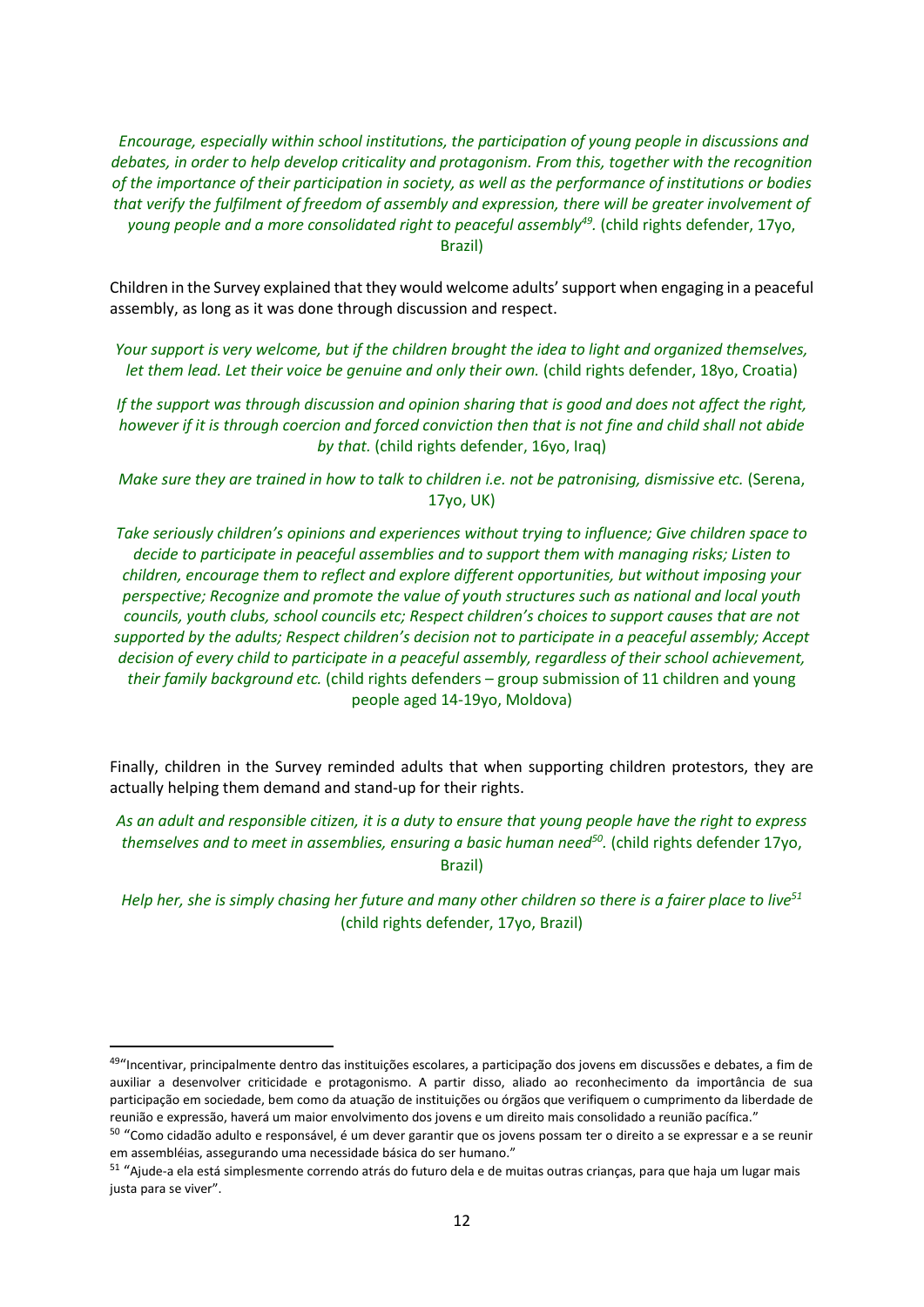### **Recommendations**

(please see our section: "Suggestions of language for General Comment")

As we've seen above, the right to peaceful assembly is critical for children, and this should be explicitly mentioned in the General Comment. We propose to include it in the General remarks of the GC (see below, our section: "Suggestions of language for General Comment")

The General Comment should refer to the State parties' obligations specifically in relation to children highlighting that special measures must be undertaken at State level to accommodate the special position and unique needs of children in this area. We propose to include a sub-section of "The obligation of States parties in respect of the right of peaceful assembly" which could be called "State parties' obligations specific to children" and could be placed immediately after paragraph 29 of the draft General Comment. As more and more children are engaging in demonstrations, making the explicit mention of States' obligations in relation to children is very relevant and would guide States, as well as other actors involved in peaceful assemblies. (see our section: "Suggestions of language for General Comment").

#### Responsibility to protect

o *Authorities*: police and other law enforcement as well as state and local authorities should consistently consider the special needs of children in the full enjoyment of their freedom of peaceful assembly and this should be explicitly mentioned in the draft General Comment.

#### *Planning, Decision-making & Training*

- Authorities should receive adequate education and training on children's rights and in particular, children's right to protest. The best interest of children should be considered in police planning and decision-making (without infringing on the right to peaceful assembly of children,) and police training should involve the explicit consideration of children's needs in the context of the exercise of their freedom of peaceful assembly. Authorities should be made aware of the specific challenges that children face as a vulnerable group, as well as those encountered by specific groups of children, such as girls.
- **■** In their planning and decision-making processes, authorities should make special considerations for children organizing and participating in peaceful assemblies. Besides the general principle of differentiated use of force required from police facilitating any assembly, special considerations should be made regarding the use of law enforcement tactics in assemblies concerning issues that affect children and therefore where the participation of numerous children are likely. In these cases, law enforcement must ensure that the techniques employed do not disproportionately affect children.
- The facilitation of children's safe participation in peaceful assemblies should involve the coordination of different authorities and institutions including the municipal authorities, police, healthcare facilities, and schools.

*(…) Increase protection measures related to children's peaceful assemblies since adults who do not support children's messages can react aggressively or try to manipulate; Establish a system of coordination between all State institutions (City Hall, police, healthcare, school) involved in ensuring the right to peaceful assembly and inform organizers and participants about their responsibilities and provide contacts for help during and after such assemblies; Inform participants about the legal requirements for organizing peaceful assemblies. Ex:*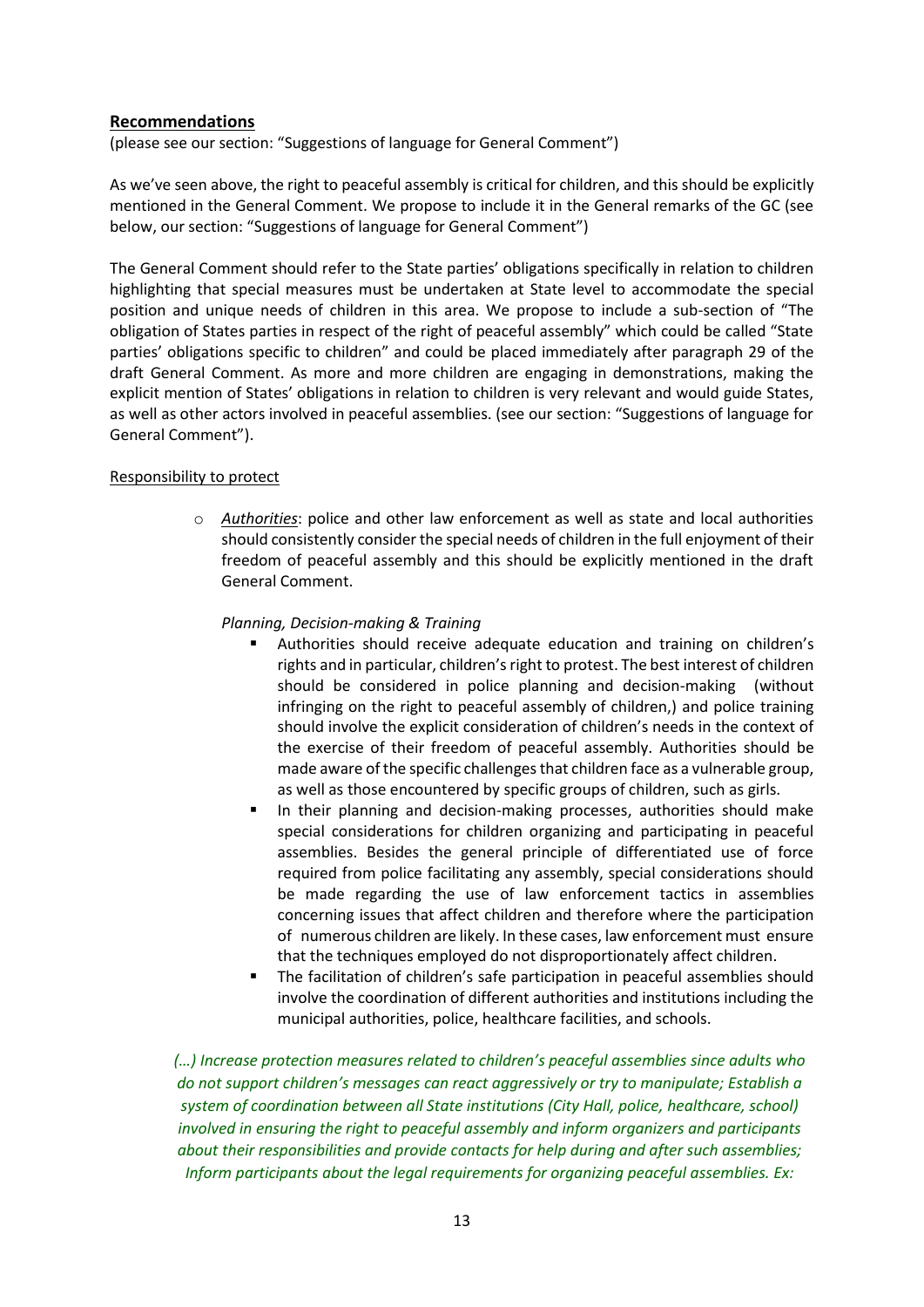*What is the minimum distance to which participants can approach buildings; Schools should collaborate with parents when students want to attend peaceful assemblies during classes and ensure that students have parental consent.* (child rights defenders – group submission of 11 children and young people aged 14-19yo, Moldova)

o Parents/other primary caregivers - Bearing in mind children's dependent status, it is key mentioning in the General Comment that the responsibility to protect children during their exercise of their assembly rights cannot fall entirely on parents or other primary caregivers.

#### Creating an enabling environment for all children to be able to fully enjoy their assembly rights

• **Generating awareness on children's right to freedom of peaceful assembly – Putting forward a comprehensive national human rights defenders' policy with a differentiated approach for children**

Given the discrimination, stigmatization and barriers that children face, the General Comment should recommend that States recognize the value of children's participation in assemblies as key civil society actors and human rights defenders<sup>52</sup>. States should take all appropriate measures to create safe spaces for child human rights defenders, where they can express their views willingly, fully and without any fear, about all matters related to their rights.<sup>53</sup> Promoting a positive image of children human rights defenders, including child protestors, is key and should be part of a comprehensive national human rights defenders' policy.

- The General comment should acknowledge that parents and schools play an important role in enabling children's right to assemble peacefully. Adults should be encouraged to listen, inform and support children engaged in peaceful assemblies, without imposing their views.
- Parents/carers play an important role in enabling children's right to peaceful assembly and they should be supported in their guiding role (see CRC Article 5), for example States should provide information to parents/carers about children's right to peaceful assembly.
- Teachers, schools and other institutions relevant for children (youth clubs, alternative care institutions, etc.) should receive training on the importance of supporting children who want to organize or take part in peaceful assemblies; and should be provided with a specific training on the best/most adapted ways to support them in coordination with parents/carer. Schools should not sanction students for organizing or participating in peaceful assemblies.
- The General Comment should explicitly forbid States to punish/criminalise children or their parents for children's engagement in peaceful assemblies even when not all domestic legal requirements have been met. States should protect child human rights defenders from any form of intimidation or reprisal, or fear of such.<sup>54</sup>

*(…) Train schools in respect of this right and about the role of schools when students want to organize or participate in peaceful assemblies; Train employees of public authorities and services (for example police, healthcare etc) which are having a role in peaceful assemblies about the right of children to participate in or organize such actions. These trainings should help police and others to change their attitudes and take children and young people's intentions and requests seriously, understand better specifics of children and young people's assemblies as well as communication with and among* 

<sup>&</sup>lt;sup>52</sup> See also Committee on the Rights of the Child, Outcome report of the Day of General Discussion (DGD) on Protecting and Empowering Children as Human Rights Defenders (2018), Recommendations.

<sup>53</sup> Ibid, Recommendations: 5.1 States. 5.1.1 General recommendations.

<sup>54</sup> Committee on the Rights of the Child, Outcome report of the Day of General Discussion (DGD) on Protecting and Empowering Children as Human Rights Defenders (2018), 5.1 States. 5.1.1 General recommendations.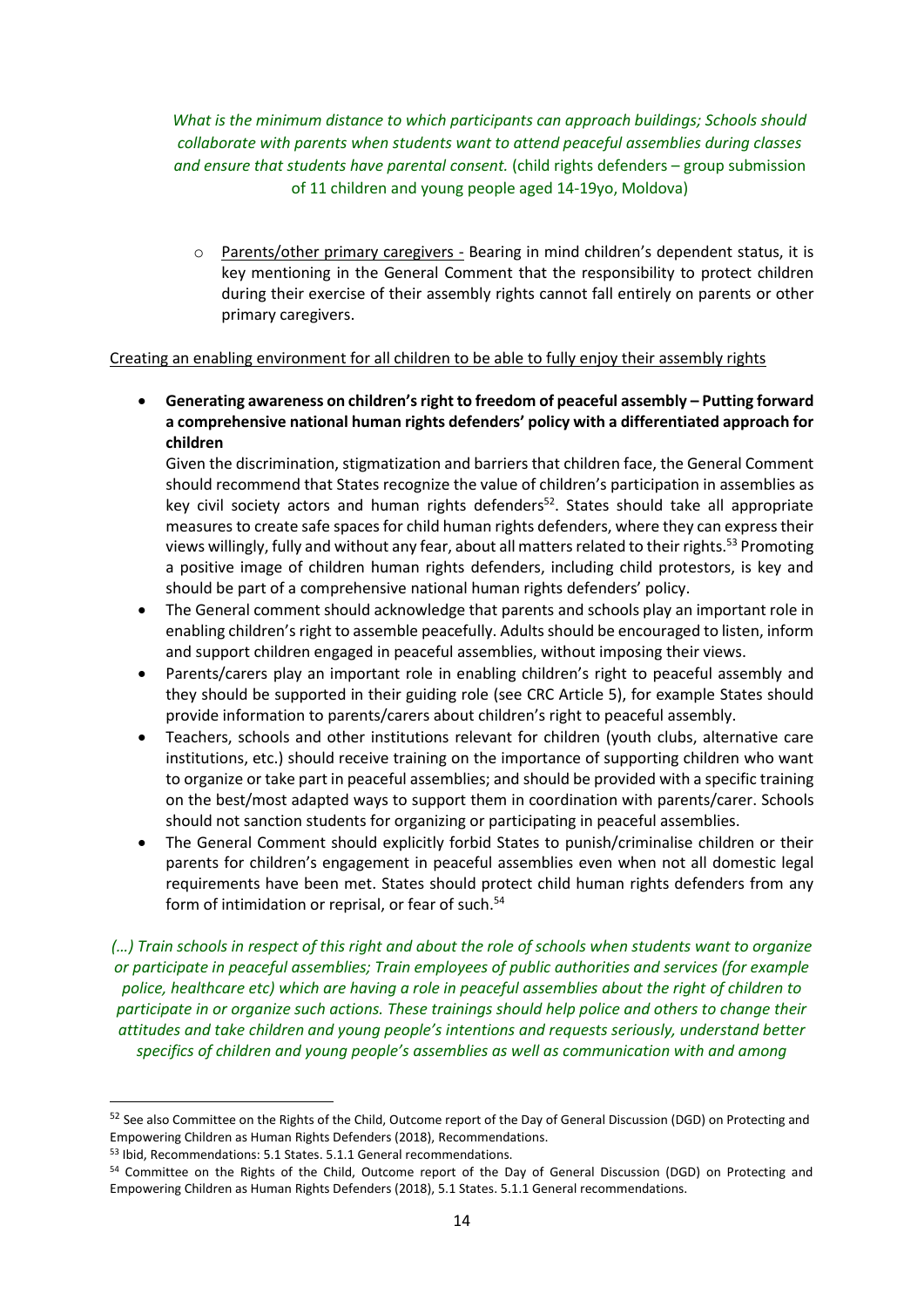#### *adolescents, emotional management etc; (…)* (child rights defenders – group submission of 11 children and young people aged 14-19yo, Moldova)

#### • **Access to information/education on the right to freedom of peaceful assembly**

Given the particular challenges children face to access information on their freedom of peaceful assembly, the General comment should require States to facilitate the accessible and child-friendly information on their freedom of peaceful assembly, including the positive obligations of the authorities to enable the full enjoyment of their assembly rights and their right to access effective remedies, ensuring it reaches all children throughout the country, including girls, disadvantaged children, children living in situations of poverty, indigenous children, children with disabilities, those living in remote/rural areas and those who do not have access to the internet.

#### • **Physical access to assemblies**

States should also facilitate, and take concrete measures, to ensure the physical access to the peaceful assemblies for all children, including disadvantaged children and children with disabilities. This is especially important if the assembly relates to an issue that is of particular concern to children. Children's participation to online assemblies should also be facilitated by States, particularly for children who do not have access to the internet.

*It would be good for them [governments] to understand the issue first and to mobilize so that communication about it reaches as many children and adolescents as possible and already thinking about resources for children who have less access to all of them, such as those who live in more remote districts. , and enable quality transport so that they can reach the place that was planned for the assembly and can also take turns doing 1 in the other city in the rural, always having the empathy to put in place of the other and to fulfil all that was intended to be done, or it could also have some big screen somewhere specific for example of each district that could go all of the same district there to attend online assemblies as well<sup>55</sup> .*  (child rights defender, 17yo, Brazil)

o National Human Rights Institutions and Children's Ombudspersons have a crucial role in creating as well as disseminating accessible and child-friendly information on the freedom of peaceful assembly with everyone, including schools. Freedom of peaceful assembly should be part of human rights education children receive in school and should provide children with concrete tools to be able to freely exercise their right to freedom of peaceful assembly. Discussions on the importance and exercise of this right should be encouraged in academic institutions.

*States should: Inform general public about human right to peaceful assembly, and that children have this right as well; Inform children about what is a peaceful assembly (This should be included in the mandatory school programme - in Moldova this could be included in the classes "Personal Development" and "Education for Society". There should be written information available to children about what it means to have this right. This information should include explanations how to organize a peaceful assembly, which authorities should be address, which form can it have, how to identify and manage risks etc. This information* 

<sup>&</sup>lt;sup>55</sup> "Bom seria para eles entenderem o assunto primeiro e se mobilizarem para que a comunicação sobre isso alcance o máximo de crianças e adolescentes possíveis e nisso já pensando em recursos para as crianças que tem menos acesso a tudo isso, os exemplo quem mora em distritos mais afastado, e possibilitar transportes de qualidade para que elas consigam chegar no lugar que foi planejada a assembleia e também pode ir revezando fazer 1 na cidade outra no rural, sempre tendo a empatia de se colocar no lugar do outro e que se cumpra tudo que foi destinado pra ser feito, ou também poderia ter algum telão em algum lugar específico por exemplo de cada distrito que pudesse ir todos do mesmo distrito pra lá pra participar de assembleias online também".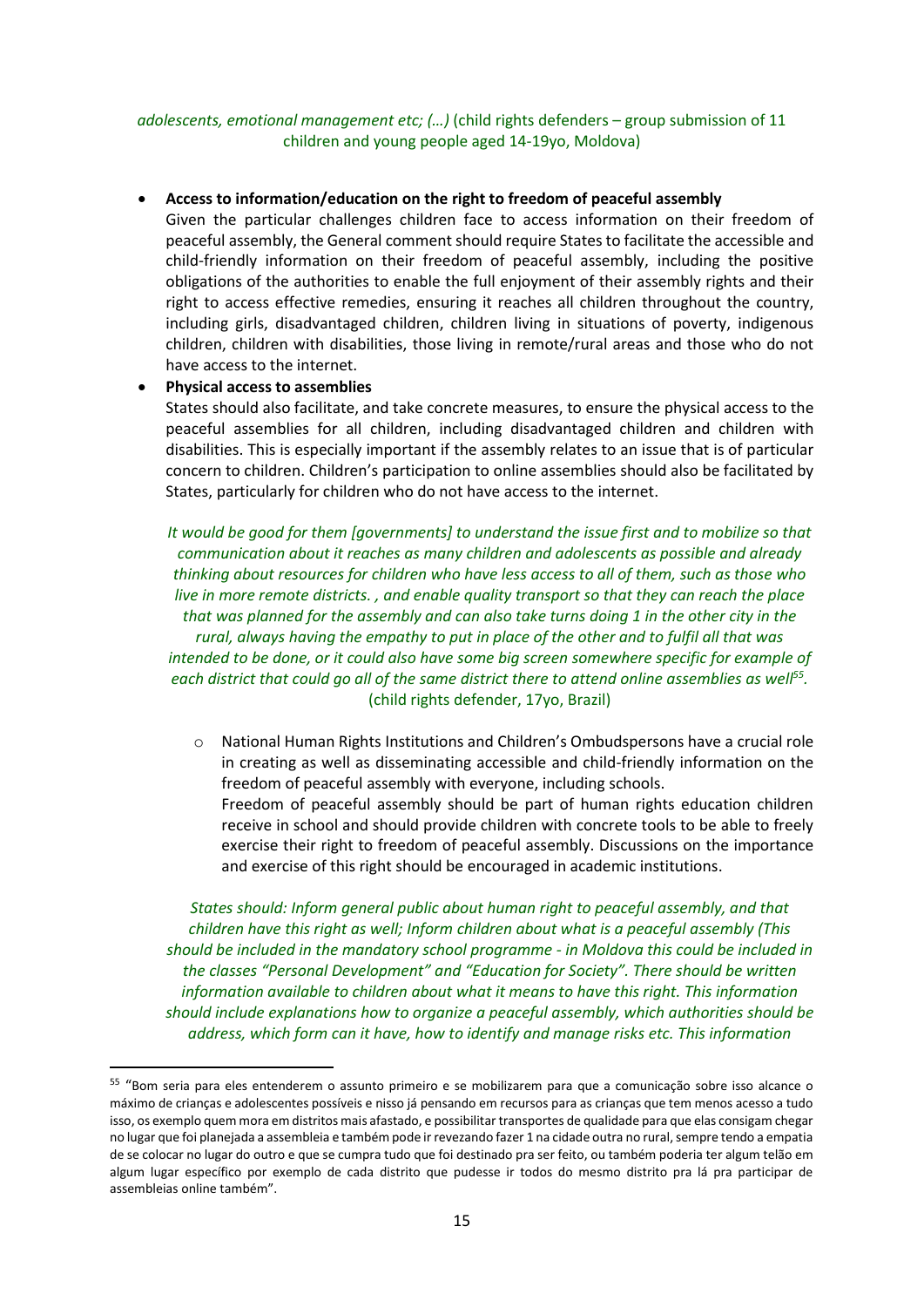*should be in a format that is accessible to children. Police should as well get involved in informing children about this right, including in the schools); (...)* (child rights defenders – group submission of 11 children and young people aged 14-19yo, Moldova)

*(…) it seems to me that the most important thing is to give children an education of quality and a safe one. That way, for starters, children will know what's going on around them and learn that they have the right to participate. Schools should be made the safest place to participate as they are, or should be, places that most children get to go to (...)* (child rights, 17yo, Croatia)

• **Strengthen safe and inclusive spaces of children participation** - States should promote and strengthen safe and inclusive spaces for debate and participation for children to express their views and opinions. The views and recommendations of child led groups and initiatives should be listened to and taken into account by the authorities, particularly in decision-making.

*That governments guarantee treaties that affect children and adolescents; To create and strengthen spaces for debate and participation; To create in each country a national participation committee, where they discuss with the authorities issues that cover the target audience; They offer children and adolescents the right to express themselves and to be taken into consideration, without prejudice to their physical and mental integrity; Create and spread campaigns throughout the territory that call youth to participate in spaces that discuss public policies of childhood and adolescence; Create public policies that actually address the yearnings of youth; That all governments jointly set up an international adolescent committee to discuss international issues that affect this target audience<sup>56</sup> .* (Vítor, 17yo, Brazil)

#### **Suggestions of language for General Comment**

As we've seen above, the right to freedom of peaceful assembly is critical for children, and this should be explicitly mentioned in the General Comment (GC). We propose to add the following wording in the **General remarks***,* **paragraph 2 of the GC**:

> 2. The right of peaceful assembly is, moreover, a valuable tool that can and has been used for the realisation of a wide range of other human rights, including socio-economic **and political** rights. It can be of particular importance to marginalised and disenfranchised members of society. **For example, peaceful assemblies are a unique way for children to advance their interests, participate in democracy and be heard since, in most States, they do not have the right to vote**. **This is especially important for normalising the political participation of disproportionately disenfranchised groups from childhood such as girls and children living in poverty.** Peaceful assembly is a legitimate use of the public space. A failure to recognise the right to participate in peaceful assemblies is a marker of repression.

<sup>&</sup>lt;sup>56</sup> "Que os governos garantam os tratados que afetam à infância e adolescência; Que criem e fortaleçam espaços de debates e participação; Que crie em cada país um comitê nacional de participação, onde eles debatam juntamente com as autoridades assuntos que abrange o público alvo; Ofertam às crianças e aos adolescentes o direito de se expressar e ser levados em consideração, sem nenhum prejuízo a integridade física e psíquica; Criar e difundir em todo o território campanhas que chamem a juventude para participar de espaços que debatam políticas públicas da infância e adolescência; Crie políticas públicas que de fato contemplem os anseios da juventude; Que todos os governos crie em conjunto um comitê internacional formado por adolescentes, para debaterem a nível internacional assuntos que afetem esse público alvo".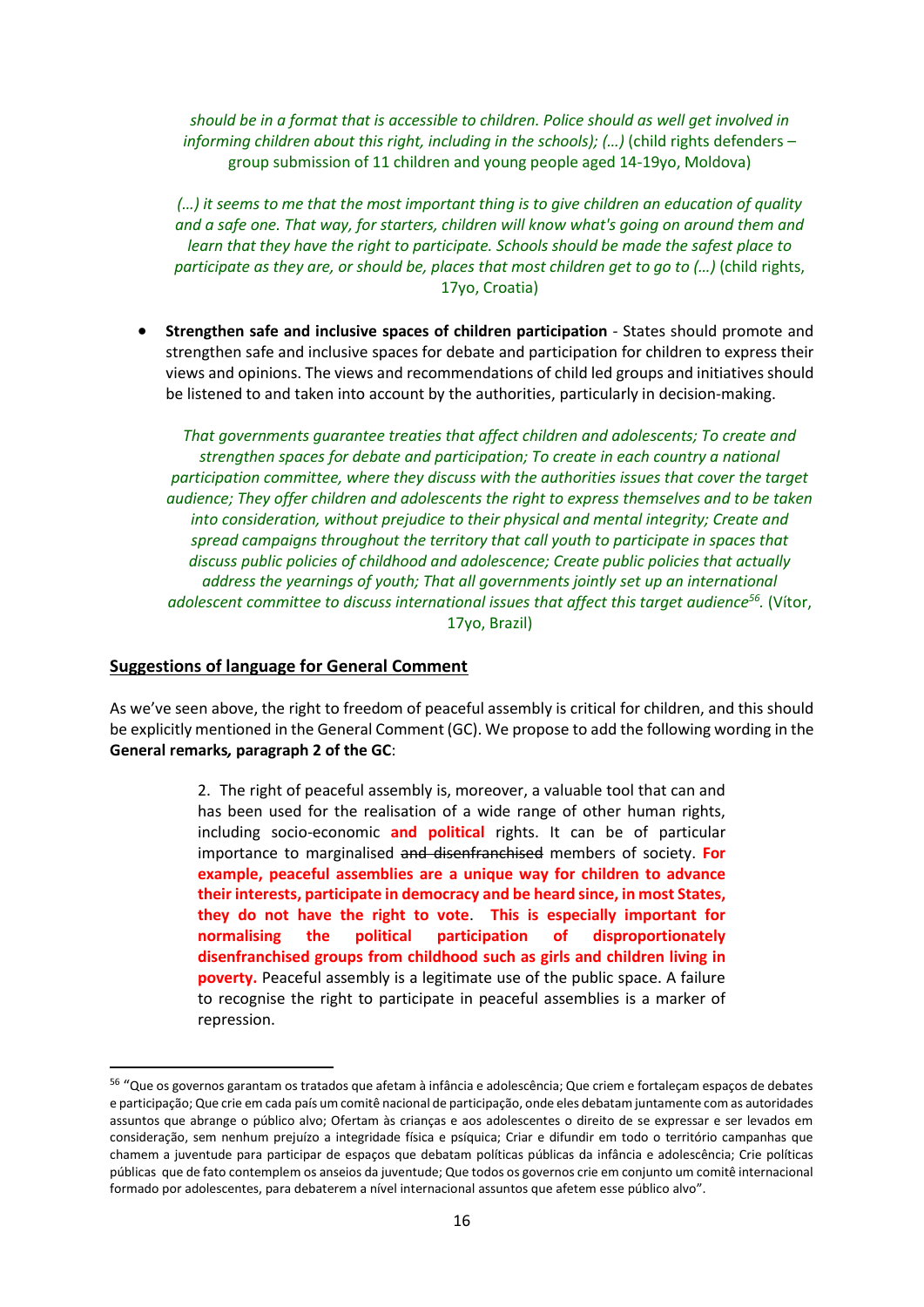School strikes which are a specific form of children's protests (and an increasingly used form of peaceful assembly), should be explicitly mentioned in **paragraph 6 of the GC:**

> 6. Peaceful assemblies may take many forms, including demonstrations, meetings, processions, strikes, **school strikes**, rallies, sit-ins and flashmobs.57 Such gatherings are protected under article 21 whether they are stationary, such as pickets, or mobile, such as processions or marches. They may take place outdoors or indoors.

Bearing in mind children's dependent status, it is important to mention in **paragraphs 27 and 31, Section 3: The obligation of States parties in respect of the right of peaceful assembly of the GC**, that the responsibility to protect children during their exercise of their assembly rights cannot fall entirely on parents or other primary caregivers:

> 27. States parties moreover have the positive duty to *facilitate* peaceful assemblies, and to make it possible for participants to achieve their legitimate objectives. States must thus promote an enabling environment for the exercise of the right of peaceful assembly and put into place a legal and institutional framework within which the right can be exercised effectively. In some cases, specific intervention may be required on the part of the authorities. For example, they may need to block off streets, redirect traffic, provide security, or identify an alternative site where the assembly may be conducted. Where needed, States must also *protect* participants against possible abuses by non-State actors, such as interference or violence by other members of the public,<sup>58</sup> counter-demonstrators [and private security providers]. **The responsibility to protect children engaged in peaceful assemblies cannot fall entirely on parents or other primary caregivers. 59**

> 31. The possibility that a peaceful assembly may provoke violent reactions from some members of the public is not in and of itself a legitimate reason to prohibit or restrict the assembly. The State is obliged to take all [possible / appropriate] measures to protect **all** the participants, **especially children**, and as far as possible to allow the assembly to take place in an uninterrupted manner.

State parties' obligations specifically in relation to children (**new sub-section, could be placed immediately after paragraph 28**)

> **29. States should create a safe and enabling environment, both online and offline, for all children to be able to fully enjoy their assembly rights, which involves undertaking special protection and empowerment measures to accommodate the special position, unique needs, evolving capacities and**

<sup>57</sup> During the drafting of article 21 of the Covenant, specific examples of peaceful assemblies were not included, in order to keep the formulation of the right open. Marc J. Bossuyt, Guide to the "travaux préparatoires" of the International Covenant on Civil and Political Rights (Dordrecht, The Netherlands, Martinus Nijhoff Publishers, 1987), p. 414. See also European Court of Human Rights, Navalny v. Russia (application No. 29580/12), judgment of 15 November 2018, para. 98.

<sup>58</sup>*Alekseev v. Russian Federation* (CCPR/C/109/D/1873/2009), para. 9.6. See also European Court of Human Rights, *Plattform "Ärzte für das Leben" v. Austria* (application No. 10126/82), judgment of 21 June 1988, para. 25.

<sup>&</sup>lt;sup>59</sup> Committee on the Rights of the Child, Concluding observations: Syrian Arab Republic, 9 February 2012, para 46.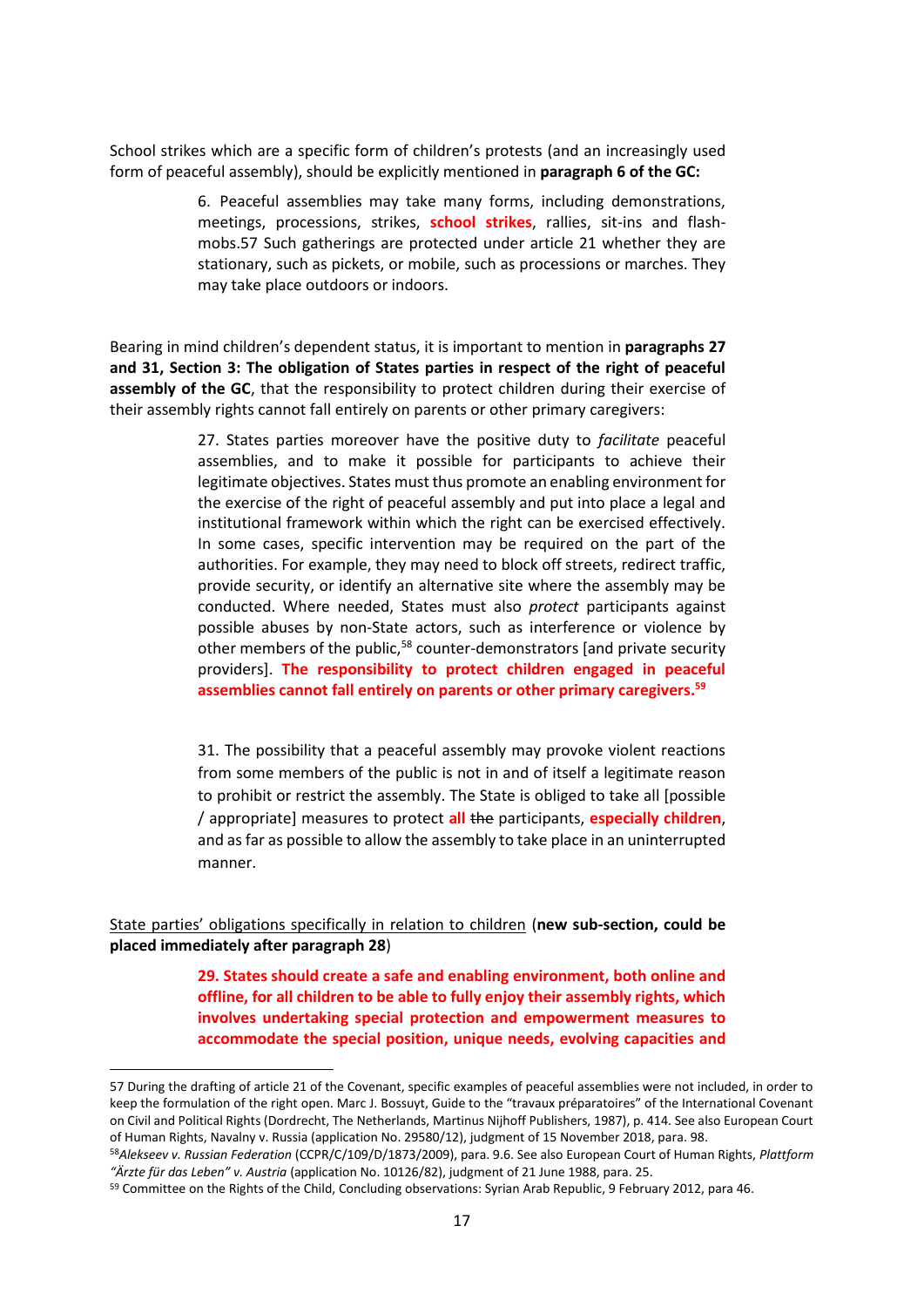**the best interest of the child. In this respect particular attention should be paid to particularly disenfranchised children including girls, children with disabilities, children living in poverty, indigenous children, those living in remote/rural areas and those who do not have access to the internet. States should ensure that protection measures are not used to reduce the scope of action of children engaged in assemblies, including in the online space. 60**

**30. Parents, other primary caregivers and schools play an important role in enabling children's right to peaceful assembly and should be supported in their roles. Adults should be encouraged to listen, inform and support children engaged in peaceful assemblies, without imposing their views.**

**31. States should ensure that teachers, schools and educational associations should be trained about children's right to freedom of peaceful assembly and the importance of supporting all children who want to organize or take part in peaceful assemblies and should be provided with a specific training on the best/most adapted ways to support children in coordination with parents, e.g. gender-transformative approaches to children's participation. Schools should not sanction children simply for organizing or participating in peaceful assemblies and responsible accommodations should be made to enable children to be heard through peaceful protests about matters concerning them even during school hours.** 

**32. States should facilitate accessible and child-friendly, gendertransformative and diversity-responsive information on the right to peaceful assemblies, ensuring it reaches all children and child associations throughout the country, including girls, children with disabilities, children living in situations of poverty, indigenous children, those living in remote/rural areas and those who do not have access to the internet. Laws and rules regarding peaceful assembly should be widely communicated in a manner that is accessible to all children.**

**33. Freedom of peaceful assembly should be part of the human rights education children receive in school and should provide children with concrete tools to exercise their assembly rights effectively and safely. Discussions about the freedom of peaceful assembly and related rights should be encouraged in schools and academic institutions, especially when they concern issues that affect children particularly.**

As parents have been penalised for children's' involvement in peaceful assemblies, we think that **paragraph 34 of the GC** should also mention that they should also not be harassed or penalised:

> 34. The role of journalists, human rights defenders and others involved in monitoring, including documenting or reporting on assemblies, is of special importance, and they are entitled to protection under [article 21 of] the Covenant.<sup>61</sup> They may not be prohibited from exercising these functions, also

<sup>60</sup> Committee on the Rights of the Child, Outcome report of the Day of General Discussion (DGD) on Protecting and Empowering Children as Human Rights Defenders (2018), 5.1 States. 5.1.1 General recommendations.

<sup>61</sup>*Pranevich v. Belarus* (CCPR/C/124/D/2251/2013), para. 6.3 and 6.4; and *Zhagiparov v. Kazakhstan* CCPR/C/124/D/2441/2014, paras. 13.2–13.5.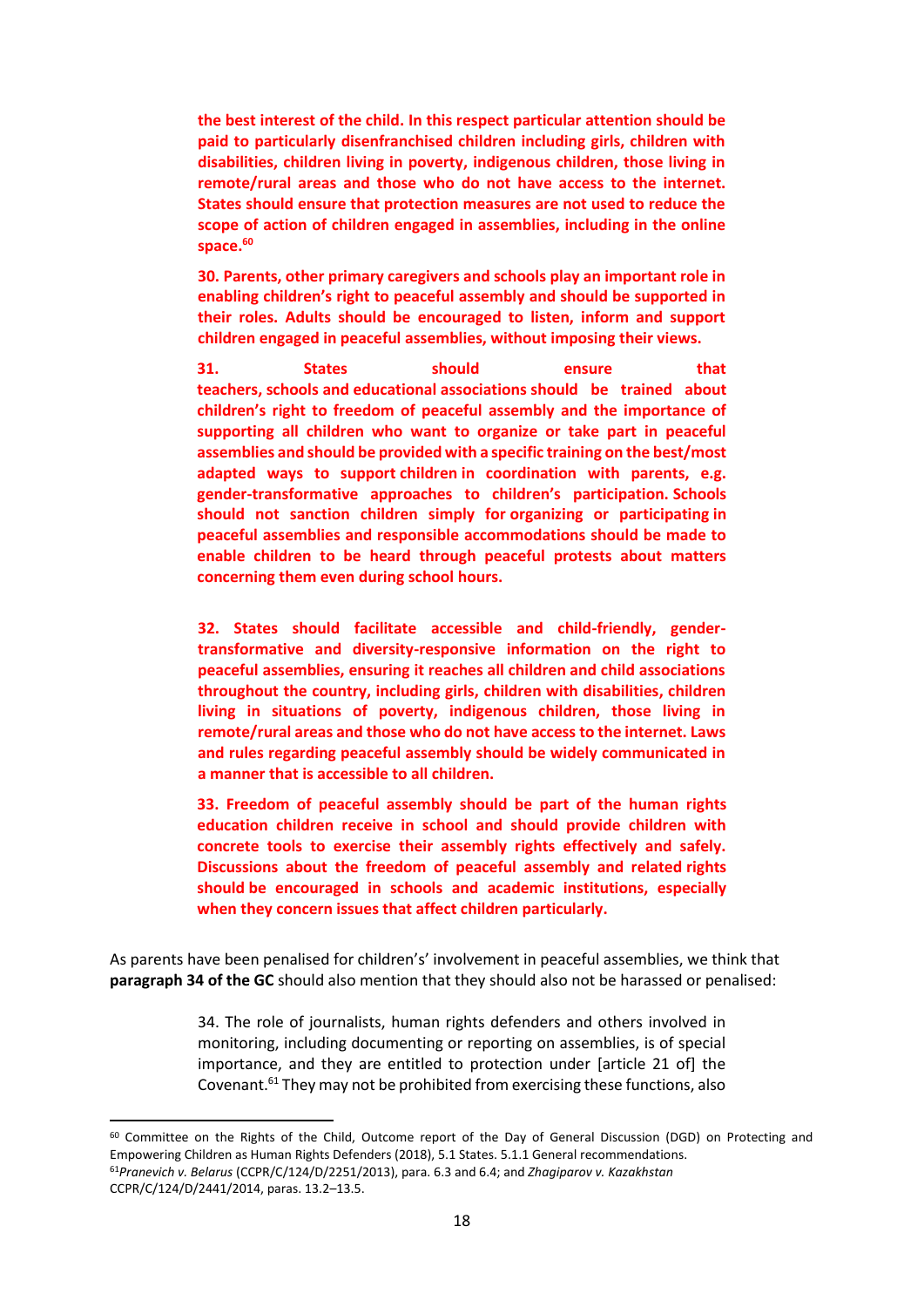in respect of the actions of law enforcement officials. The equipment they use must not be confiscated or damaged. Even if the assembly is declared unlawful or is dispersed, that does not terminate the right to monitor it. No one should be harassed or penalised as a result of their attendance at demonstrations. <sup>62</sup> **This includes the parents or primary caregivers of children engaged in peaceful assemblies.** It is a good practice for independent national human rights institutions and non-governmental organizations to monitor assemblies.

In **paragraph 76 of section 4: restrictions on the right of peaceful assembly**, we propose to add a mention to child justice systems:

> 76.Where criminal or administrative sanctions are used against participants in a peaceful assembly, such sanctions must be proportionate and cannot apply where their conduct is protected by the right. **Where children are charged for incidents such as violence or damage to property, they must be dealt with in child justice systems compliant with articles 37 and 40 of the Convention on the Rights of the Child.**

In the **section 6: Duties and powers of law enforcement agencies, paragraph 86 of the GC**, we propose to add:

> 86. Law enforcement agencies should as far as possible work towards establishing channels for communication and dialogue between the various parties involved in assemblies, **including children assembly organizers when they are concerned**, before and during the assembly, aimed at ensuring predictability, de-escalating tensions and resolving disputes.<sup>63</sup> While engaging in such contact is generally good practice, participants and organisers cannot be required to do so.

We also propose to **add a new paragraph, after paragraph 87**, which would read as follows:

**88. Law enforcement authorities should be trained in specifically considering in their planning and decision-making the children's engagement in assemblies, particularly when they concern issues that affect children specifically. The best interest of the child and the protection of their rights should be considered in police planning and decisionmaking. Police training should involve the explicit consideration of children's needs and rights in the context of the exercise of their freedom of peaceful assembly, ensuring that the force used, and law enforcement tactics employed do not affect children in a disproportionately negative way.**

<sup>&</sup>lt;sup>62</sup>CCPR/C/MRT/CO/1, para. 22. See also General Assembly resolution 66/164, operative para. 6. 63Ibid., para. 38.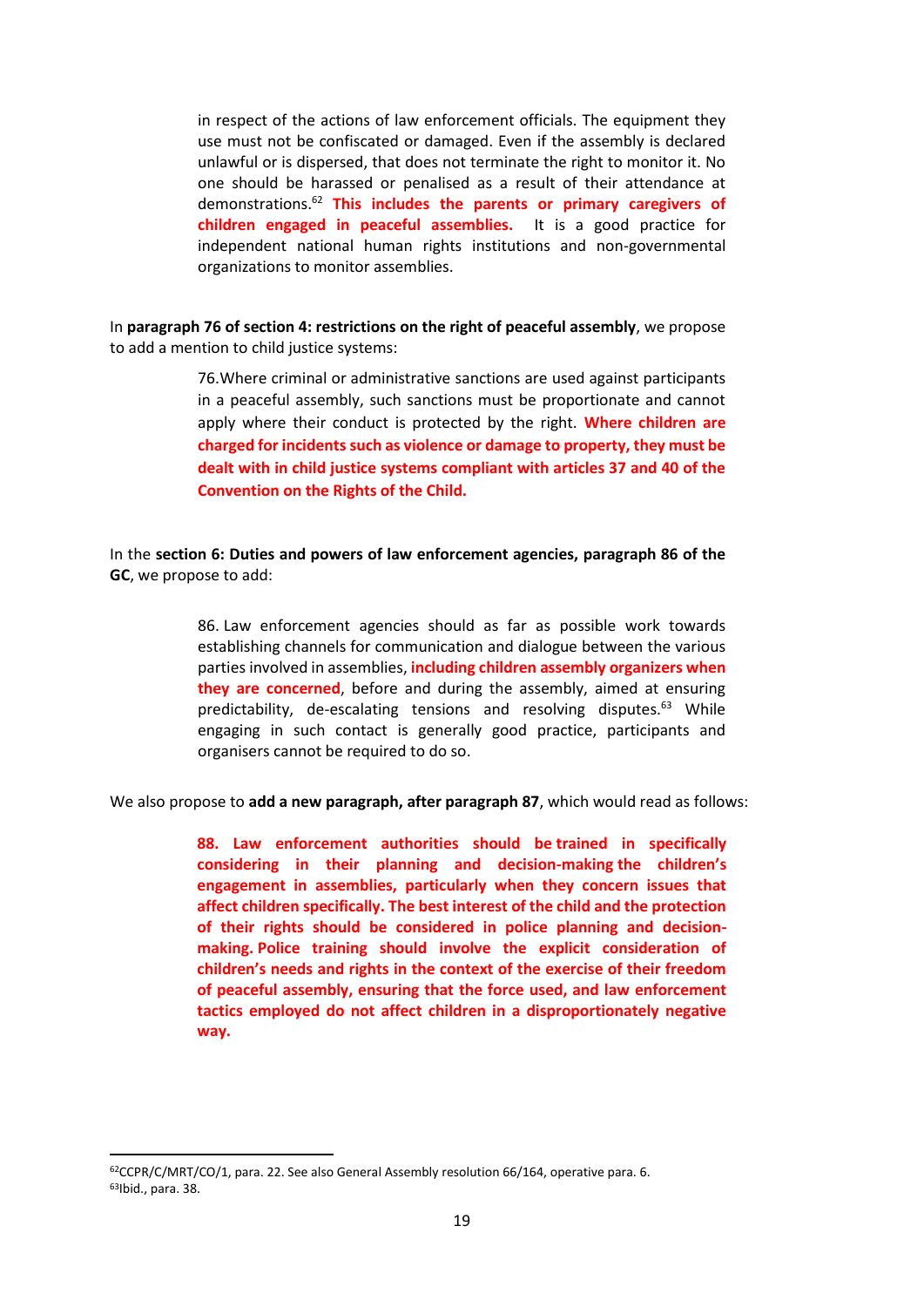# **If you think it is important for children to give their inputs to this UN document, please could you tell us why<sup>64</sup>?**

*It is simply generally important for children to give their inputs. Children should be consulted on all questions regarding them. I mean, we often hear adults say: this is not my field, let's get an expert to comment on the situation. We are the experts in this case. Let's just say we, hm... don't speak the same language as adults and need a translator?* (child rights defender, 17yo, Croatia)

*Many adults disregard the consequences of their actions in the future because they won't be around to experience it, but children, teens, and young adults do care because they will be alive to deal with the consequences of the fossil fuel industry, climate change, war, and so on.* (child rights defender, 14yo, Australia)

*Once we stop being children, we forget how it is to be a child and can never learn it back. It's important for children to give their first-hand insights into topics that regard them.* (child rights defender, 18yo, Croatia)

*Because it's Children's rights, and children should define them. The best interests of the child should be defined by the child.* (Serena, 17yo, UK)

*Of course, those inputs reflect the child demands and requirements which change over time and needs updating.* (child rights defender, 17yo, Iraq)

*Because, like adults, we also have many things to tell about many situations we live in, many of them might be the same as those they live, but especially because there are also many that they do not feel in the first person or do not live. In addition, I think it would help to end inequalities or problems of society in all areas. There should be more diversity in many places to listen to those who don't have so much voice, and this should be one of them.<sup>65</sup>* (child rights defender, 15yo, Spain)

*Because there is much difficulty for children to be heard and taken into account in their interests in today's society<sup>66</sup> .* (child rights defender, 11yo, Mexico)

*Children should be taught that they should claim or ask for explanations when something seems wrong or unfair<sup>67</sup> .* (child rights defender, 15yo, Peru)

*Yes, precisely because they are the ones who participate in these protests<sup>68</sup>* (child rights defender, 12yo, Venezuela)

<sup>&</sup>lt;sup>64</sup> Below are some of the children's responses to this Survey question.

<sup>&</sup>lt;sup>65</sup> "Porque al igual que los adultos, nosotros también tenemos muchas cosas que contar por muchas situaciones q vivimos, muchas de ellas iguales a las q ellos viven, pero sobre todo porque hay también muchas que ellos no sienten en primera persona o que no lo viven. Además, creo que ayudaría a acabar con desigualdades o problemas de la sociedad en todos los ámbitos. Debería de haber más diversidad en muchos lugares para escuchar a aquellos que no tienen tanta voz, y este debería de ser uno de ellos".

<sup>&</sup>lt;sup>66</sup> "Porque hay mucha dificultad para que los niños sean escuchados y tomados en cuenta en sus intereses ante la sociedad actual".

<sup>&</sup>lt;sup>67</sup> "Porque se debe enseñar a los NNA que deben reclamar o pedir explicaciones cuando algo les parece mal o injusto".

<sup>&</sup>lt;sup>68</sup> "Si, precisamente porque son los que participan en estas protestas".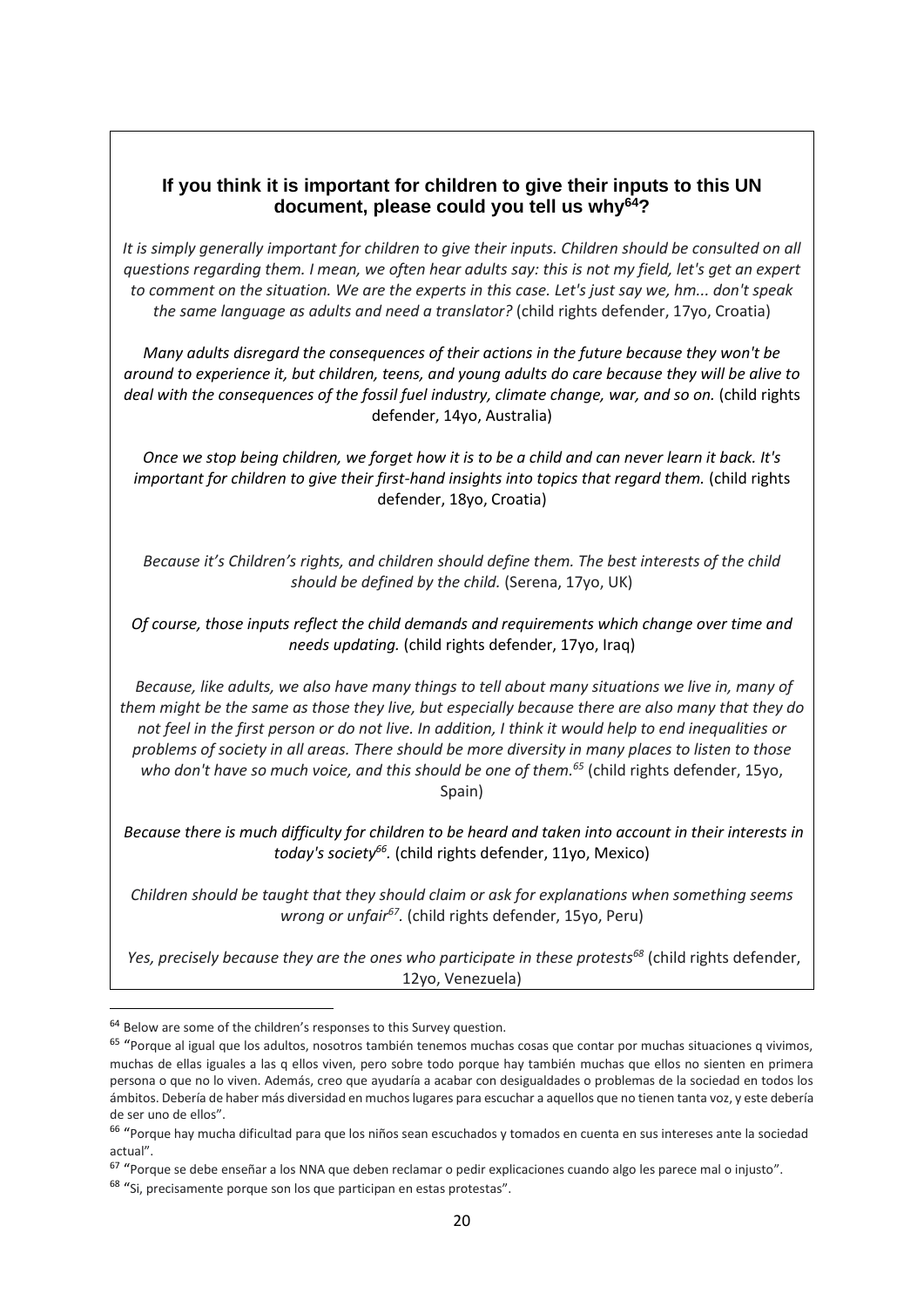# ANNEX

# **Children's Inputs on the Right to Peaceful Assembly (Survey analysis)**

### **Total responses = 91 children**

### **Age**

Ages ranged from  $10 - 18$  years old (we included responses from 6 young people who were 18 year olds)

### **Sex**

- 47 children who responded identified as female
- 30 children who responded identified as male

## **Country**

- The children came from 15 different countries (Australia, Brazil, Cameroon, Croatia, DRC, Germany, Iraq, Mexico, Moldova, Peru, Russia, Spain, Turkey, UK, Venezuela)
- The children came from 5 different regions (East Asia and Pacific, Latin America and Caribbean, Sub-Saharan Africa, Europe and Central Asia, Middle East and North Africa)
- The majority of children were from Peru (26), Iraq (16), Moldova (13), Brazil (10) and Mexico (9)

## **Question 1: What do you understand by the right to peaceful assembly?**

- 82 children responded to question 1
- 34 children described it as a peaceful gathering/meeting/group many of whom identified that the purpose of the gathering/meeting was to protest and demand/claim their rights – 12 children specifically stated that the gathering/meeting was without violence, harm or damage to public property – 6 told us that the gathering/meeting should be safe for the participants and without inference or oppression – and 5 children referred to the corresponding duty of not overriding the rights of others during the peaceful assembly
- 18 children expressed that it is a way to express their opinions and beliefs
- 8 children described it as the right to protest
- 7 children saw it as a way to defend their rights
- 5 children described it as a platform for freedom of speech
- 6 children told us that it is an important right
- 3 children saw it as a way for their voices to be heard
- 3 children identified that peaceful assembly can occur online or offline

**Question 2: Where you ever involved, or know of other children, who have been involved in a peaceful assembly offline or online?**

- 41 children told us they have been involved in a peaceful assembly offline or online
- 24 children told us they know other children who have been involved in a peaceful assembly offline or online
- 23 children told us they have not been involved in a peaceful assembly offline or online

# **Question 3: If you or other children you know have been involved in a peaceful assembly, could you share any examples, including the issues or topics raised and the experiences/results?**

• 74 children responded to question 3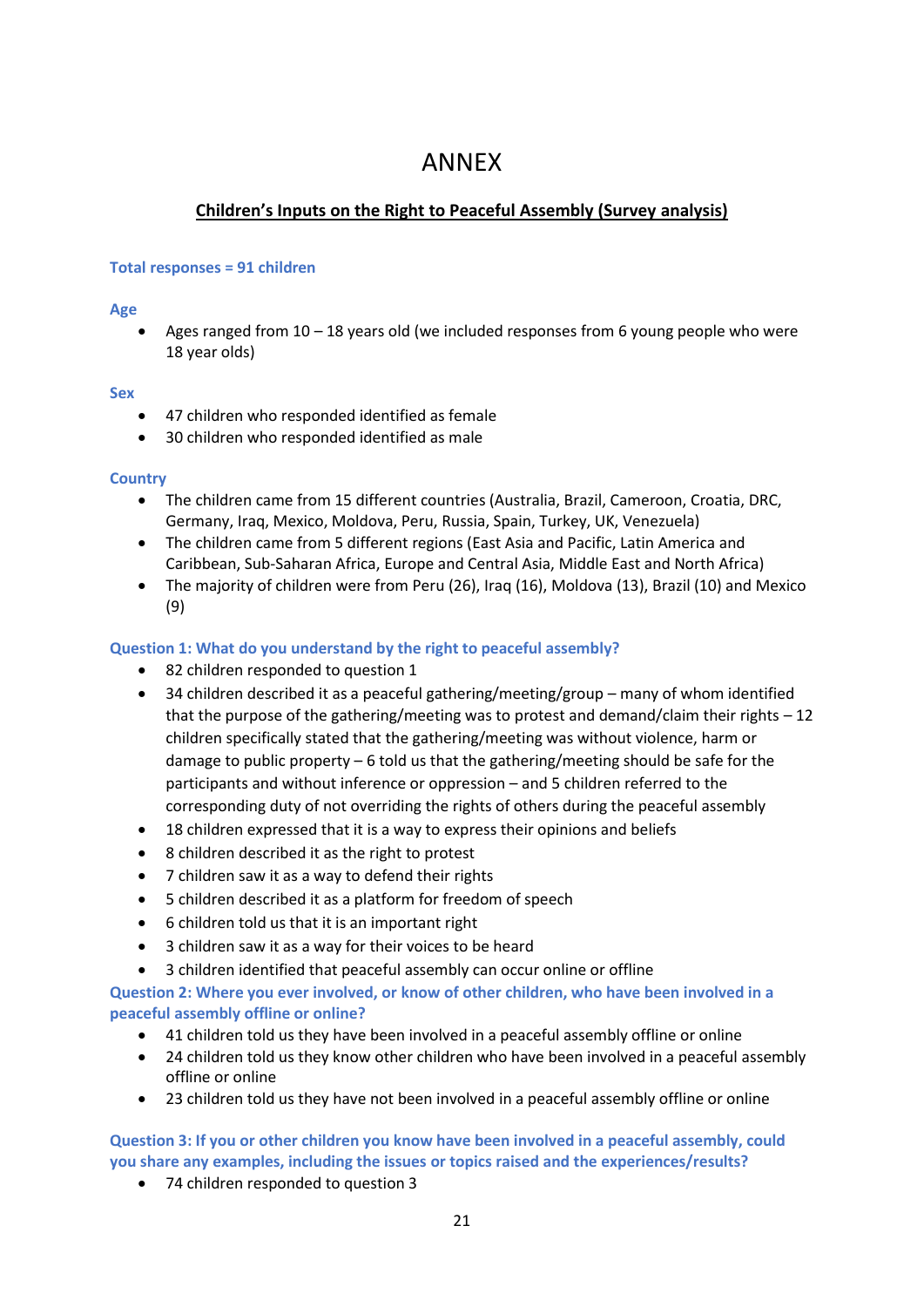- 8 children described their participation in a peaceful assembly as a positive experience (e.g. their peers were enthusiastic; participants were unified; participants behaved respectfully; it was an opportunity to learn from others; it was an opportunity to meet new people)
- 13 children described their participation in a peaceful assembly as a negative experience (e.g. being exposed to pepper spray or tear gas; use of physical force by authorities; criticism/being yelled at by adults for skipping school; arrests; live bullets used by authorities; verbal insults; damage to property by authorities; threats of being expelled from school for participating in strikes)
- 11 children identified that the peaceful assembly they participated in had a good outcome (e.g. raised money; increased public awareness and support for the issue; requests were accepted by the school administration; empowerment of children on issues such as peacebuilding; children recognising they have a voice and using it to enhance their rights)
- Children told us about participating in many different types of peaceful assemblies (demonstrations, student strikes, petition, public speech, meetings, hunger strike, marches, programs, conferences, discussion groups, workshops, camps, rallies, gatherings of students and online groups).
- The most common types were: strikes (14 children); demonstrations (12 children); gatherings of students (5 children); marches (4 children)
- Children expressed participating in peaceful assemblies concerning a diverse range of topics (peace/fight against violent extremism and radicalisation; climate/environment; corruption; unemployment; inefficient public service; retirement age; urban development; development of nuclear power plants; LGBT rights; women/girls rights (violence and abortion); education; health; right to participate; rights of boys; Indigenous rights; poverty; violence; access to food; right to comment; pet care; right to live as a family and good treatment; war; funding of public policies concerning children)
- The most common topics were: climate/environment (18 children); education (9 children); right to participate (4 children); rights of women/girls (4 children)
- 4 children told us they have been organisers of a peaceful assembly

**Question 4: Do you think children face particular challenges/obstacles to participate in a peaceful assembly online or offline? If so, are there children in certain situations who are more likely to face such challenges/obstacles?**

- 75 children responded to question 4
- 74 children identified that children face particular challenges/obstacles in participating in a peaceful assembly online or offline
- 1 child expressed the view that children do not face particular challenges/obstacles in participating in a peaceful assembly online or offline
- Children identified a range of challenges/obstacles stemming from their families/parents, authorities, institutions, laws, and social/cultural norms

Challenges/obstacles:

- 21 children identified that a peaceful assembly might become dangerous and unsuitable for children due to violence by police (use of pepper gas/tear gas/pressurised water/plastic bullets, and arrests) and threats by police
- 10 children identified adults not taking children seriously, including that children are thought not to know anything and that the contribution of children is undervalued by adults
- 7 children identified barriers in their families, including parents not allowing children to participate; parents misunderstanding; and parents being fearful of what could happen to their children during a peaceful assembly
- 7 children identified the risk of facing criticism/insults/stigma as a result of participating, such as being called a criminal or troublemaker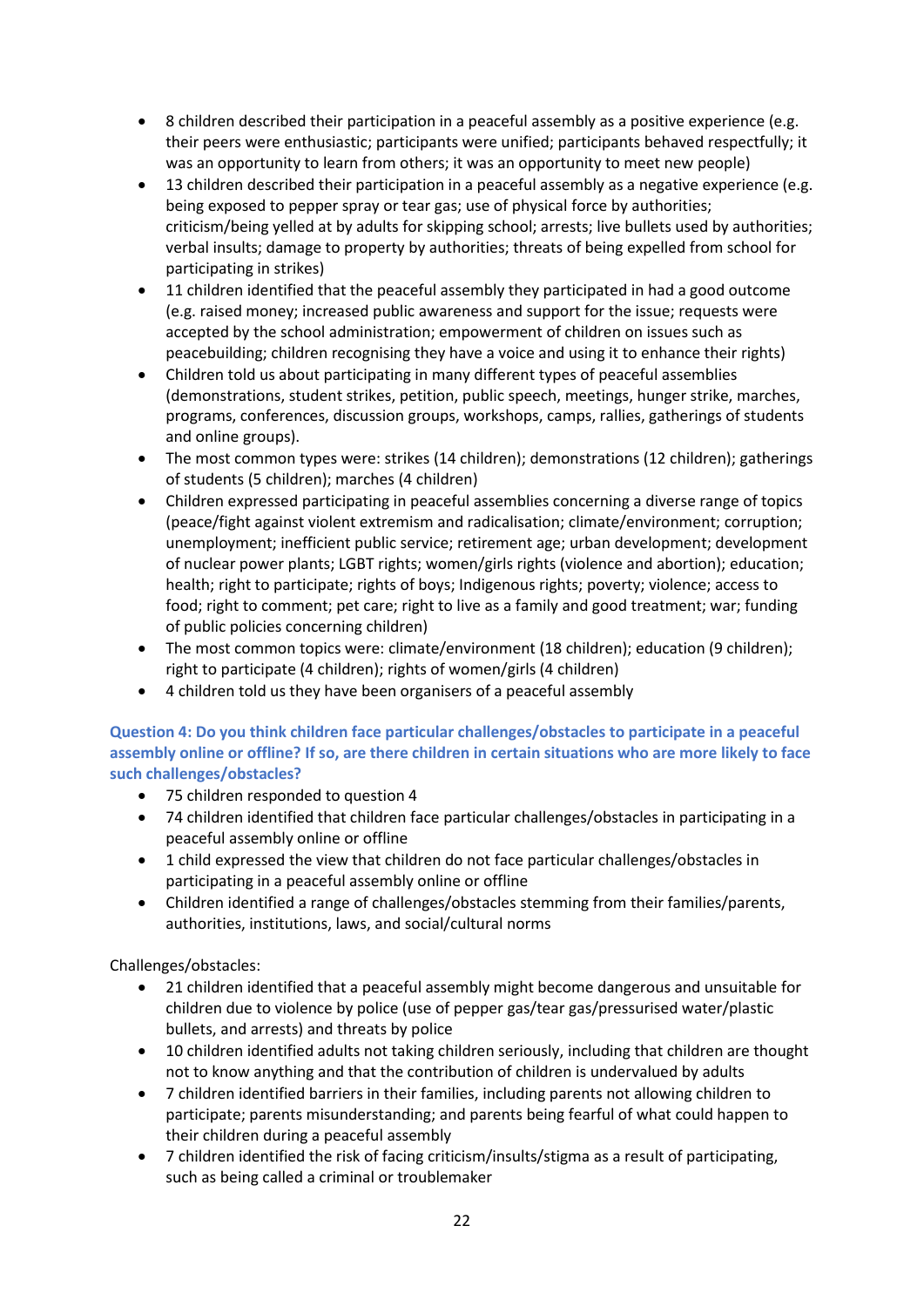- 6 children identified adults not recognising the right of children to freely express their own opinions and views
- 6 children identified the risk of facing consequences for participating, such as threats to expel students from school for participating
- 5 children identified a lack of access to the internet
- 3 children identified discrimination based on gender and age
- 3 children identified living in rural areas
- 3 children identified lack of resources, including financial resources
- 2 children identified fear
- 2 children identified the lack of a network or support from adults
- 2 children identified conservative states and undemocratic regimes
- 2 children identified that children do not know about peaceful assembly opportunities

**Question 5: What would you say to an adult who may support a child who wants to participate in a peaceful assembly?**

- 76 children responded to question 5
- 27 children welcomed the support of adults
- 20 children expressed that adults should encourage/support child participation in peaceful assemblies
- 5 children told us they were against child participation in peaceful assembly (reasons given were: it interferes with education; it can be dangerous; it is not appropriate for children under the ages of 7yo, 11yo and 14 yo)
- 18 children referred to the importance of children having a voice, their opinions being taken seriously, and adults genuinely listening (that adults need to let children's voices be heard and not try to influence their voices; to understand that children are smart and capable; that children have a lot to say; that children have good ideas/opinions which are just as important as adults ideas/opinion; that adults need to listen to children; that adults need to respect the opinions of children; that children have as much awareness as adults)
- 10 children saw adults as having a responsibility to ensure children can participate safely in peaceful assemblies
- 6 children referred to the future that children participate because their future depends on it; children's opinions are the future; the future depends on child engagement; that children are the new generation and have the key to revolution
- 6 children saw it as the role of adults to teach/educate/share information with children about how they can participate and have their voices heard
- 4 children encouraged adults to participate alongside them
- 1 child told us that where children have brought an idea to light and have organised themselves – adults need to let the children lead
- 1 child told us that adults need to give children the same power as adults
- 1 child told us that adults need to respect their choice to support a cause which the adults themselves might not support

• 1 child told us that adults need to respect their decision to participate or not to participate **Question 6: If you think it is important for children to give their inputs to this UN document, please could you tell us why?**

- 66 children responded to question 6
- 62 children agreed it was important for children to give their inputs; 2 children disagreed, and 1 child was unsure
- 18 children expressed that it is important for children to have a say/express their opinions and be listened to/be heard – with 6 children adding that children can help raise and solve problems/improve situations and also create changes – and 2 children explaining that the UN gathers voices from all stakeholders and that this should include the voices of children